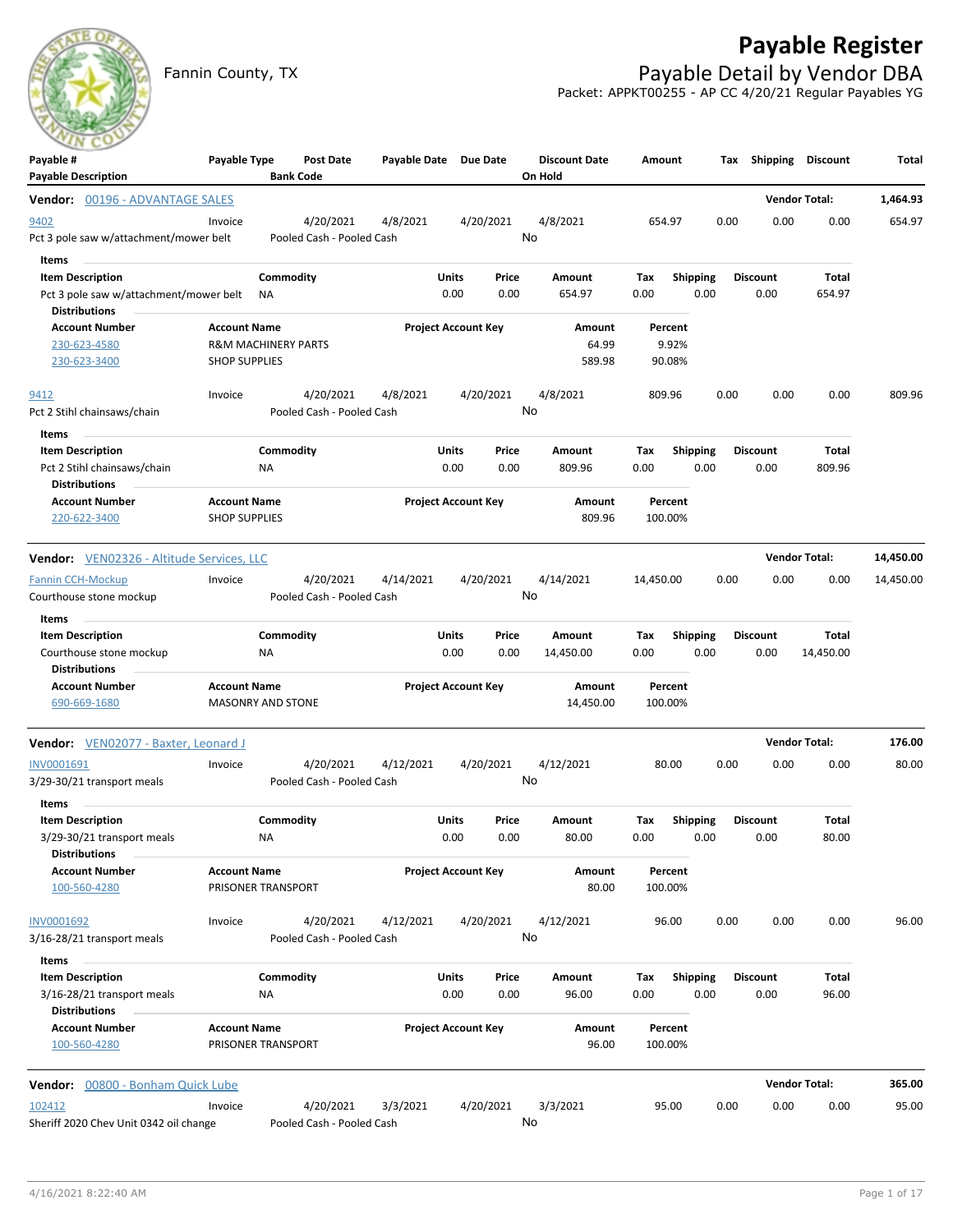| <b>Payable Register</b>                                               |                     |                           |                       |                                |    |                      |         |                 |      |                         |       | Packet: APPKT00255 - AP CC 4/20/21 Regular Payables YG |
|-----------------------------------------------------------------------|---------------------|---------------------------|-----------------------|--------------------------------|----|----------------------|---------|-----------------|------|-------------------------|-------|--------------------------------------------------------|
| Payable #                                                             | Payable Type        | Post Date                 | Payable Date Due Date |                                |    | <b>Discount Date</b> | Amount  |                 |      | Tax Shipping Discount   |       | Total                                                  |
| <b>Payable Description</b>                                            |                     | <b>Bank Code</b>          |                       |                                |    | On Hold              |         |                 |      |                         |       |                                                        |
| Items                                                                 |                     |                           |                       |                                |    |                      |         |                 |      |                         |       |                                                        |
| <b>Item Description</b>                                               |                     | Commodity                 |                       | Units<br>Price                 |    | <b>Amount</b>        | Tax     | <b>Shipping</b> |      | <b>Discount</b>         | Total |                                                        |
| Sheriff 2020 Chev Unit 0342 oil change                                |                     | ΝA                        |                       | 0.00<br>0.00                   |    | 95.00                | 0.00    | 0.00            |      | 0.00                    | 95.00 |                                                        |
| <b>Distributions</b>                                                  |                     |                           |                       |                                |    |                      |         |                 |      |                         |       |                                                        |
| <b>Account Number</b>                                                 | <b>Account Name</b> |                           |                       | <b>Project Account Key</b>     |    | Amount               | Percent |                 |      |                         |       |                                                        |
| 100-560-4540                                                          |                     | R & M AUTOMOBILES         |                       |                                |    | 95.00                | 100.00% |                 |      |                         |       |                                                        |
|                                                                       | Invoice             | 4/20/2021                 | 3/4/2021              |                                |    | 3/4/2021             | 26.00   |                 | 0.00 | 0.00                    | 0.00  | 26.00                                                  |
| 102488<br>Sheriff 2020 Chev Unit 0342 mount tires                     |                     | Pooled Cash - Pooled Cash |                       | 4/20/2021                      | No |                      |         |                 |      |                         |       |                                                        |
|                                                                       |                     |                           |                       |                                |    |                      |         |                 |      |                         |       |                                                        |
| Items                                                                 |                     |                           |                       |                                |    |                      |         |                 |      |                         |       |                                                        |
| <b>Item Description</b>                                               |                     | Commodity                 |                       | Units<br>Price                 |    | Amount               | Tax     | <b>Shipping</b> |      | <b>Discount</b>         | Total |                                                        |
| Sheriff 2020 Chev Unit 0342 mount tires                               |                     | ΝA                        |                       | 0.00<br>0.00                   |    | 26.00                | 0.00    | 0.00            |      | 0.00                    | 26.00 |                                                        |
| <b>Distributions</b>                                                  |                     |                           |                       |                                |    |                      |         |                 |      |                         |       |                                                        |
| <b>Account Number</b>                                                 | <b>Account Name</b> |                           |                       | <b>Project Account Key</b>     |    | Amount               | Percent |                 |      |                         |       |                                                        |
| 100-560-4540                                                          |                     | R & M AUTOMOBILES         |                       |                                |    | 26.00                | 100.00% |                 |      |                         |       |                                                        |
| 104652                                                                | Invoice             | 4/20/2021                 | 4/9/2021              | 4/20/2021                      |    | 4/9/2021             | 75.00   |                 | 0.00 | 0.00                    | 0.00  | 75.00                                                  |
| Sheriff 2018 Chev Unit 1941 oil change                                |                     | Pooled Cash - Pooled Cash |                       |                                | No |                      |         |                 |      |                         |       |                                                        |
|                                                                       |                     |                           |                       |                                |    |                      |         |                 |      |                         |       |                                                        |
| Items                                                                 |                     |                           |                       |                                |    |                      |         |                 |      |                         |       |                                                        |
| <b>Item Description</b>                                               |                     | Commodity                 |                       | Units<br>Price                 |    | <b>Amount</b>        | Tax     | <b>Shipping</b> |      | <b>Discount</b>         | Total |                                                        |
| Sheriff 2018 Chev Unit 1941 oil change                                |                     | ΝA                        |                       | 0.00<br>0.00                   |    | 75.00                | 0.00    | 0.00            |      | 0.00                    | 75.00 |                                                        |
| <b>Distributions</b>                                                  |                     |                           |                       |                                |    |                      |         |                 |      |                         |       |                                                        |
| <b>Account Number</b>                                                 | <b>Account Name</b> |                           |                       | <b>Project Account Key</b>     |    | Amount               | Percent |                 |      |                         |       |                                                        |
| 100-560-4540                                                          |                     | R & M AUTOMOBILES         |                       |                                |    | 75.00                | 100.00% |                 |      |                         |       |                                                        |
| 104744                                                                | Invoice             | 4/20/2021                 | 4/12/2021             | 4/20/2021                      |    | 4/12/2021            | 60.00   |                 | 0.00 | 0.00                    | 0.00  | 60.00                                                  |
| Sheriff 2019 Ford Unit 5299 oil change/tires                          |                     | Pooled Cash - Pooled Cash |                       |                                | No |                      |         |                 |      |                         |       |                                                        |
|                                                                       |                     |                           |                       |                                |    |                      |         |                 |      |                         |       |                                                        |
| Items                                                                 |                     |                           |                       |                                |    |                      |         |                 |      |                         |       |                                                        |
| <b>Item Description</b>                                               |                     | Commodity                 |                       | Units<br>Price<br>0.00<br>0.00 |    | Amount<br>60.00      | Tax     | <b>Shipping</b> |      | <b>Discount</b><br>0.00 | Total |                                                        |
| Sheriff 2019 Ford Unit 5299 oil change/tir NA<br><b>Distributions</b> |                     |                           |                       |                                |    |                      | 0.00    | 0.00            |      |                         | 60.00 |                                                        |
| <b>Account Number</b>                                                 | <b>Account Name</b> |                           |                       | <b>Project Account Key</b>     |    | Amount               | Percent |                 |      |                         |       |                                                        |
| 100-560-4540                                                          |                     | R & M AUTOMOBILES         |                       |                                |    | 60.00                | 100.00% |                 |      |                         |       |                                                        |
|                                                                       |                     |                           |                       |                                |    |                      |         |                 |      |                         |       |                                                        |
| 104852                                                                | Invoice             | 4/20/2021                 | 4/13/2021             | 4/20/2021                      |    | 4/13/2021            | 47.00   |                 | 0.00 | 0.00                    | 0.00  | 47.00                                                  |
| Sheriff 2019 Ford Unit 4616 oil change                                |                     | Pooled Cash - Pooled Cash |                       |                                | No |                      |         |                 |      |                         |       |                                                        |
| Items                                                                 |                     |                           |                       |                                |    |                      |         |                 |      |                         |       |                                                        |
| <b>Item Description</b>                                               |                     | Commodity                 |                       | Units<br>Price                 |    | Amount               | Tax     | Shipping        |      | <b>Discount</b>         | Total |                                                        |
| Sheriff 2019 Ford Unit 4616 oil change                                |                     | <b>NA</b>                 |                       | 0.00<br>0.00                   |    | 47.00                | 0.00    | 0.00            |      | 0.00                    | 47.00 |                                                        |
| <b>Distributions</b>                                                  |                     |                           |                       |                                |    |                      |         |                 |      |                         |       |                                                        |
| <b>Account Number</b>                                                 | <b>Account Name</b> |                           |                       | <b>Project Account Key</b>     |    | Amount               | Percent |                 |      |                         |       |                                                        |
| 100-560-4540                                                          |                     | R & M AUTOMOBILES         |                       |                                |    | 47.00                | 100.00% |                 |      |                         |       |                                                        |
|                                                                       |                     |                           |                       |                                |    |                      |         |                 |      |                         |       |                                                        |
| 104885                                                                | Invoice             | 4/20/2021                 | 4/14/2021             | 4/20/2021                      |    | 4/14/2021            | 10.00   |                 | 0.00 | 0.00                    | 0.00  | 10.00                                                  |
| Sheriff 2019 Chev Unit 7920 flat repair                               |                     | Pooled Cash - Pooled Cash |                       |                                | No |                      |         |                 |      |                         |       |                                                        |
| Items                                                                 |                     |                           |                       |                                |    |                      |         |                 |      |                         |       |                                                        |
| <b>Item Description</b>                                               |                     | Commodity                 |                       | Units<br>Price                 |    | Amount               | Tax     | <b>Shipping</b> |      | <b>Discount</b>         | Total |                                                        |
| Sheriff 2019 Chev Unit 7920 flat repair                               |                     | ΝA                        |                       | 0.00<br>0.00                   |    | 10.00                | 0.00    | 0.00            |      | 0.00                    | 10.00 |                                                        |
| <b>Distributions</b>                                                  |                     |                           |                       |                                |    |                      |         |                 |      |                         |       |                                                        |
| <b>Account Number</b>                                                 | <b>Account Name</b> |                           |                       | <b>Project Account Key</b>     |    | Amount               | Percent |                 |      |                         |       |                                                        |
| 100-560-4540                                                          |                     | R & M AUTOMOBILES         |                       |                                |    | 10.00                | 100.00% |                 |      |                         |       |                                                        |
|                                                                       |                     |                           |                       |                                |    |                      |         |                 |      |                         |       |                                                        |
| 104887                                                                | Invoice             | 4/20/2021                 | 4/14/2021             | 4/20/2021                      |    | 4/14/2021            | 52.00   |                 | 0.00 | 0.00                    | 0.00  | 52.00                                                  |
| Sheriff 2018 Ford Unit 4599 tires                                     |                     | Pooled Cash - Pooled Cash |                       |                                | No |                      |         |                 |      |                         |       |                                                        |
| Items                                                                 |                     |                           |                       |                                |    |                      |         |                 |      |                         |       |                                                        |
| <b>Item Description</b>                                               |                     | Commodity                 |                       | Units<br>Price                 |    | Amount               | Tax     | <b>Shipping</b> |      | <b>Discount</b>         | Total |                                                        |
| Sheriff 2018 Ford Unit 4599 tires                                     |                     | ΝA                        |                       | 0.00<br>0.00                   |    | 52.00                | 0.00    | 0.00            |      | 0.00                    | 52.00 |                                                        |
| <b>Distributions</b>                                                  |                     |                           |                       |                                |    |                      |         |                 |      |                         |       |                                                        |
| <b>Account Number</b>                                                 | <b>Account Name</b> |                           |                       | <b>Project Account Key</b>     |    | Amount               | Percent |                 |      |                         |       |                                                        |
| 100-560-4540                                                          |                     | R & M AUTOMOBILES         |                       |                                |    | 52.00                | 100.00% |                 |      |                         |       |                                                        |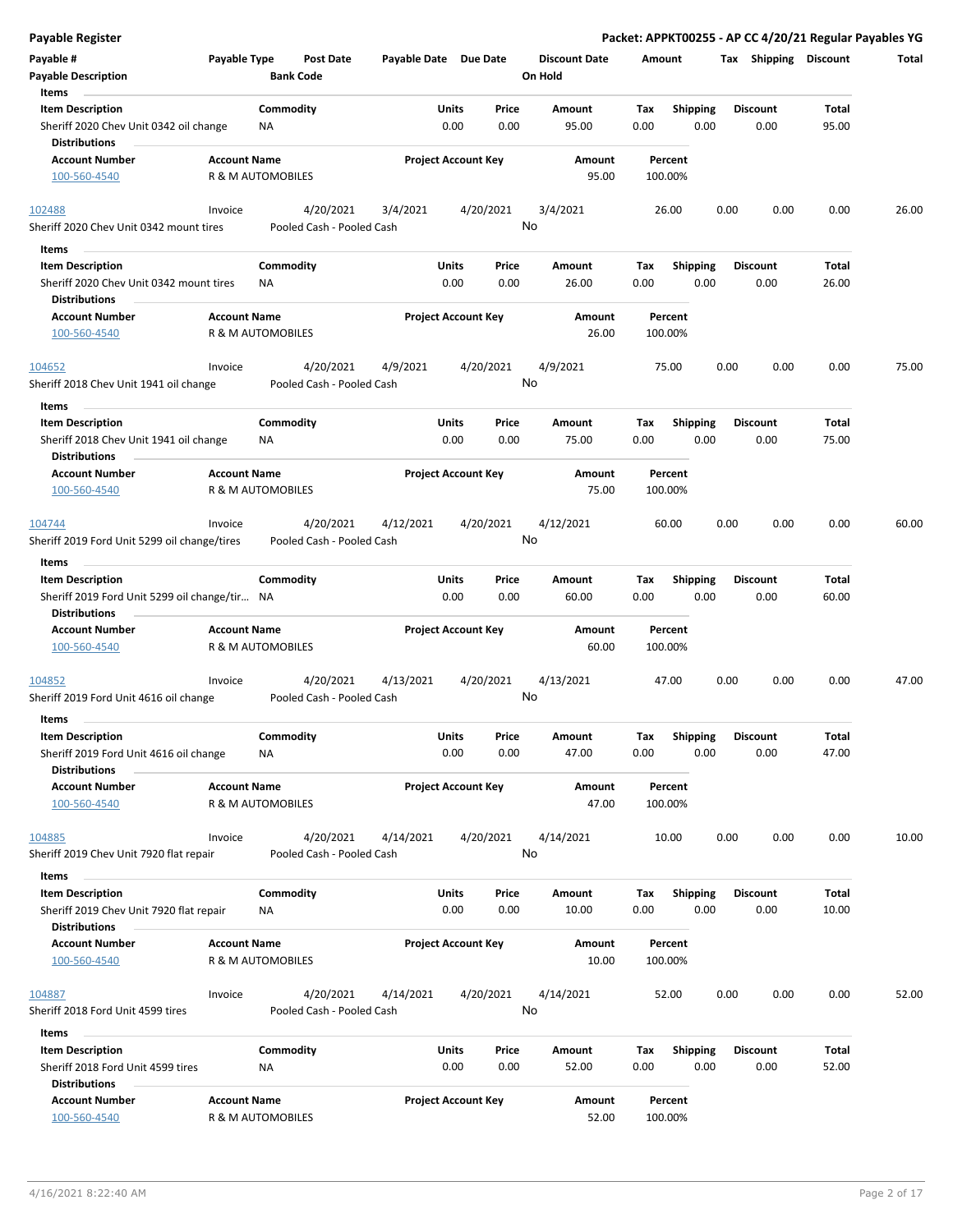| <b>Payable Register</b>                                                                     |                                             |                                        |                       |                            |               |                                 |                    |                         |      |                         |                           | Packet: APPKT00255 - AP CC 4/20/21 Regular Payables YG |
|---------------------------------------------------------------------------------------------|---------------------------------------------|----------------------------------------|-----------------------|----------------------------|---------------|---------------------------------|--------------------|-------------------------|------|-------------------------|---------------------------|--------------------------------------------------------|
| Payable #<br><b>Payable Description</b>                                                     | Payable Type                                | <b>Post Date</b><br><b>Bank Code</b>   | Payable Date Due Date |                            |               | <b>Discount Date</b><br>On Hold | Amount             |                         |      |                         | Tax Shipping Discount     | Total                                                  |
| Vendor: 00046 - BONHAM, CITY OF                                                             |                                             |                                        |                       |                            |               |                                 |                    |                         |      |                         | <b>Vendor Total:</b>      | 61,666.67                                              |
| INV0001716<br>Apri 2021 EMS service                                                         | Invoice                                     | 4/20/2021<br>Pooled Cash - Pooled Cash | 4/14/2021             | 4/20/2021                  | No            | 4/14/2021                       | 61,666.67          |                         | 0.00 | 0.00                    | 0.00                      | 61,666.67                                              |
| Items                                                                                       |                                             |                                        |                       |                            |               |                                 |                    |                         |      |                         |                           |                                                        |
| <b>Item Description</b><br>Apri 2021 EMS service<br><b>Distributions</b>                    | NA                                          | Commodity                              |                       | Units<br>0.00              | Price<br>0.00 | Amount<br>61,666.67             | Tax<br>0.00        | <b>Shipping</b><br>0.00 |      | <b>Discount</b><br>0.00 | <b>Total</b><br>61,666.67 |                                                        |
| <b>Account Number</b><br>100-540-4170                                                       | <b>Account Name</b><br><b>EMS SERVICE</b>   |                                        |                       | <b>Project Account Key</b> |               | <b>Amount</b><br>61,666.67      | Percent<br>100.00% |                         |      |                         |                           |                                                        |
| Vendor: 00725 - BRANNAN, QUIENCY SMITH                                                      |                                             |                                        |                       |                            |               |                                 |                    |                         |      |                         | <b>Vendor Total:</b>      | 448.00                                                 |
| INV0001714<br>CR-20-27346 Stevenson Dst Ct                                                  | Invoice                                     | 4/20/2021<br>Pooled Cash - Pooled Cash | 4/9/2021              | 4/20/2021                  | No            | 4/9/2021                        | 104.00             |                         | 0.00 | 0.00                    | 0.00                      | 104.00                                                 |
| Items<br><b>Item Description</b>                                                            |                                             | Commodity                              |                       | Units                      | Price         | Amount                          | Tax                | Shipping                |      | <b>Discount</b>         | <b>Total</b>              |                                                        |
| CR-20-27346 Stevenson Dst Ct<br><b>Distributions</b>                                        | NA                                          |                                        |                       | 0.00                       | 0.00          | 104.00                          | 0.00               | 0.00                    |      | 0.00                    | 104.00                    |                                                        |
| <b>Account Number</b><br>100-435-4370                                                       | <b>Account Name</b><br><b>ATTORNEY FEES</b> |                                        |                       | <b>Project Account Key</b> |               | Amount<br>104.00                | Percent<br>100.00% |                         |      |                         |                           |                                                        |
| INV0001715<br>CR-20-27275 Mahon Dst Ct                                                      | Invoice                                     | 4/20/2021<br>Pooled Cash - Pooled Cash | 4/9/2021              | 4/20/2021                  | No            | 4/9/2021                        | 344.00             |                         | 0.00 | 0.00                    | 0.00                      | 344.00                                                 |
| Items<br><b>Item Description</b><br>CR-20-27275 Mahon Dst Ct<br>Distributions               | <b>NA</b>                                   | Commodity                              |                       | Units<br>0.00              | Price<br>0.00 | Amount<br>344.00                | Tax<br>0.00        | <b>Shipping</b><br>0.00 |      | <b>Discount</b><br>0.00 | Total<br>344.00           |                                                        |
| <b>Account Number</b><br>100-435-4370                                                       | <b>Account Name</b><br><b>ATTORNEY FEES</b> |                                        |                       | <b>Project Account Key</b> |               | Amount<br>344.00                | Percent<br>100.00% |                         |      |                         |                           |                                                        |
| <b>Vendor:</b> VEN02316 - Classic Chevrolet of Texoma                                       |                                             |                                        |                       |                            |               |                                 |                    |                         |      |                         | <b>Vendor Total:</b>      | 395.00                                                 |
| 127672C<br>Sheriff 2020 Chev Unit 2696 repair                                               | Invoice                                     | 4/20/2021<br>Pooled Cash - Pooled Cash | 4/8/2021              | 4/20/2021                  | No            | 4/8/2021                        | 395.00             |                         | 0.00 | 0.00                    | 0.00                      | 395.00                                                 |
| Items<br><b>Item Description</b>                                                            |                                             | Commodity                              |                       | Units                      | Price         | Amount                          | Tax                | <b>Shipping</b>         |      | <b>Discount</b>         | <b>Total</b>              |                                                        |
| Sheriff 2020 Chev Unit 2696 repair<br><b>Distributions</b>                                  | ΝA                                          |                                        |                       | 0.00                       | 0.00          | 395.00                          | 0.00               | 0.00                    |      | 0.00                    | 395.00                    |                                                        |
| <b>Account Number</b><br>100-560-4540                                                       | <b>Account Name</b><br>R & M AUTOMOBILES    |                                        |                       | <b>Project Account Key</b> |               | Amount<br>395.00                | Percent<br>100.00% |                         |      |                         |                           |                                                        |
| Vendor: 00766 - COLLISION 1ST                                                               |                                             |                                        |                       |                            |               |                                 |                    |                         |      |                         | <b>Vendor Total:</b>      | 445.00                                                 |
| 17244a<br>Sheriff-2018 Chevy Tahoe repair                                                   | Invoice                                     | 4/20/2021<br>Pooled Cash - Pooled Cash | 4/8/2021              | 4/20/2021                  | No            | 4/8/2021                        | 445.00             |                         | 0.00 | 0.00                    | 0.00                      | 445.00                                                 |
| Items<br><b>Item Description</b><br>Sheriff-2018 Chevy Tahoe repair<br><b>Distributions</b> | <b>NA</b>                                   | Commodity                              |                       | Units<br>0.00              | Price<br>0.00 | Amount<br>445.00                | Tax<br>0.00        | Shipping<br>0.00        |      | <b>Discount</b><br>0.00 | <b>Total</b><br>445.00    |                                                        |
| <b>Account Number</b><br>100-560-4540                                                       | <b>Account Name</b><br>R & M AUTOMOBILES    |                                        |                       | <b>Project Account Key</b> |               | Amount<br>445.00                | Percent<br>100.00% |                         |      |                         |                           |                                                        |
| <b>Vendor: 00475 - COUNTY TRASH SERVICE</b>                                                 |                                             |                                        |                       |                            |               |                                 |                    |                         |      |                         | <b>Vendor Total:</b>      | 70.00                                                  |
| INV0001693<br>Lake Fannin April 2021 trash                                                  | Invoice                                     | 4/20/2021<br>Pooled Cash - Pooled Cash | 4/13/2021             | 4/20/2021                  | No            | 4/13/2021                       | 70.00              |                         | 0.00 | 0.00                    | 0.00                      | 70.00                                                  |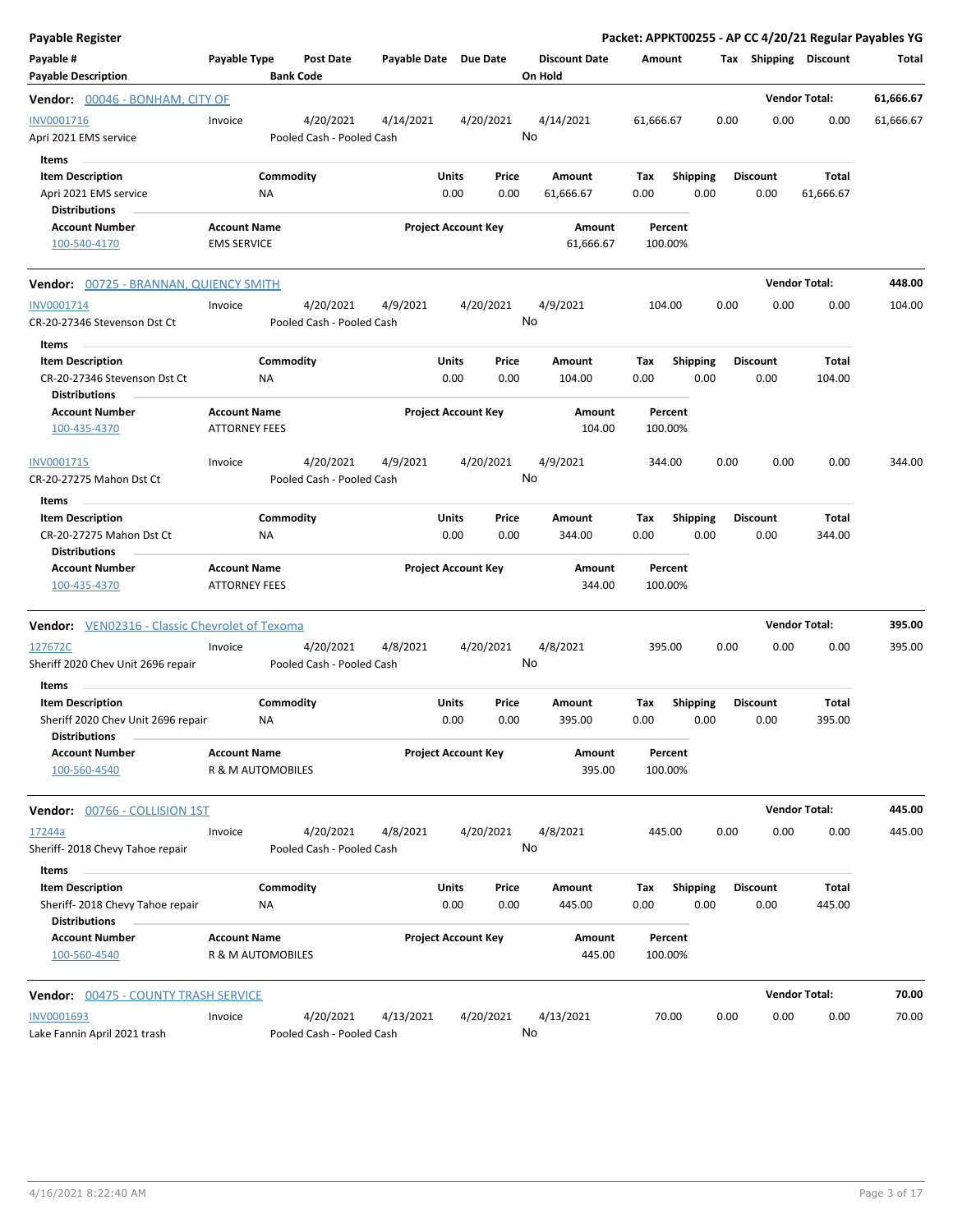| <b>Payable Register</b>                                                             |                                          |                                        |                       |                                |                      |             |                         |      |                         | Packet: APPKT00255 - AP CC 4/20/21 Regular Payables YG |              |
|-------------------------------------------------------------------------------------|------------------------------------------|----------------------------------------|-----------------------|--------------------------------|----------------------|-------------|-------------------------|------|-------------------------|--------------------------------------------------------|--------------|
| Payable #                                                                           | Payable Type                             | <b>Post Date</b>                       | Payable Date Due Date |                                | <b>Discount Date</b> | Amount      |                         |      |                         | Tax Shipping Discount                                  | <b>Total</b> |
| <b>Payable Description</b>                                                          |                                          | <b>Bank Code</b>                       |                       |                                | On Hold              |             |                         |      |                         |                                                        |              |
| Items                                                                               |                                          |                                        |                       |                                |                      |             |                         |      |                         |                                                        |              |
| <b>Item Description</b>                                                             | Commodity                                |                                        |                       | Units<br>Price                 | Amount               | Tax         | <b>Shipping</b>         |      | <b>Discount</b>         | Total                                                  |              |
| Lake Fannin April 2021 trash<br><b>Distributions</b>                                | ΝA                                       |                                        |                       | 0.00<br>0.00                   | 70.00                | 0.00        | 0.00                    |      | 0.00                    | 70.00                                                  |              |
| <b>Account Number</b><br>850-520-4430                                               | <b>Account Name</b><br>TRASH PICK UP     |                                        |                       | <b>Project Account Key</b>     | Amount<br>70.00      |             | Percent<br>100.00%      |      |                         |                                                        |              |
| Vendor: 00548 - DAILEY, JEFFREY                                                     |                                          |                                        |                       |                                |                      |             |                         |      |                         | <b>Vendor Total:</b>                                   | 788.50       |
| <b>INV0001718</b>                                                                   | Invoice                                  | 4/20/2021                              | 1/10/2021             | 4/20/2021                      | 1/10/2021            |             | 218.50                  | 0.00 | 0.00                    | 0.00                                                   | 218.50       |
| CR-20-27575 Devlin Dst Ct                                                           |                                          | Pooled Cash - Pooled Cash              |                       |                                | No                   |             |                         |      |                         |                                                        |              |
| Items                                                                               |                                          |                                        |                       |                                |                      |             |                         |      |                         |                                                        |              |
| <b>Item Description</b><br>CR-20-27575 Devlin Dst Ct                                | Commodity<br>ΝA                          |                                        |                       | Units<br>Price<br>0.00<br>0.00 | Amount<br>218.50     | Tax<br>0.00 | <b>Shipping</b><br>0.00 |      | Discount<br>0.00        | Total<br>218.50                                        |              |
| <b>Distributions</b><br><b>Account Number</b>                                       | <b>Account Name</b>                      |                                        |                       | <b>Project Account Key</b>     | Amount               |             | Percent                 |      |                         |                                                        |              |
| 100-435-4370                                                                        | <b>ATTORNEY FEES</b>                     |                                        |                       |                                | 218.50               |             | 100.00%                 |      |                         |                                                        |              |
| INV0001719<br>CR-18-26775 Barnes Dst Ct                                             | Invoice                                  | 4/20/2021<br>Pooled Cash - Pooled Cash | 1/10/2021             | 4/20/2021                      | 1/10/2021<br>No      |             | 570.00                  | 0.00 | 0.00                    | 0.00                                                   | 570.00       |
|                                                                                     |                                          |                                        |                       |                                |                      |             |                         |      |                         |                                                        |              |
| Items<br><b>Item Description</b>                                                    | Commodity                                |                                        |                       | Units<br>Price                 |                      | Tax         |                         |      | <b>Discount</b>         | <b>Total</b>                                           |              |
| CR-18-26775 Barnes Dst Ct                                                           | ΝA                                       |                                        |                       | 0.00<br>0.00                   | Amount<br>570.00     | 0.00        | <b>Shipping</b><br>0.00 |      | 0.00                    | 570.00                                                 |              |
| <b>Distributions</b><br><b>Account Number</b>                                       | <b>Account Name</b>                      |                                        |                       | <b>Project Account Key</b>     | Amount               |             | Percent                 |      |                         |                                                        |              |
| 100-435-4370                                                                        | <b>ATTORNEY FEES</b>                     |                                        |                       |                                | 570.00               |             | 100.00%                 |      |                         |                                                        |              |
| <b>Vendor: 00056 - DALLAS COUNTY TREASURER</b>                                      |                                          |                                        |                       |                                |                      |             |                         |      |                         | <b>Vendor Total:</b>                                   | 2,150.00     |
| 473719                                                                              | Invoice                                  | 4/20/2021                              | 4/5/2021              | 4/20/2021                      | 4/5/2021             | 2,150.00    |                         | 0.00 | 0.00                    | 0.00                                                   | 2,150.00     |
| Cox autopsy                                                                         |                                          | Pooled Cash - Pooled Cash              |                       |                                | No                   |             |                         |      |                         |                                                        |              |
| Items                                                                               |                                          |                                        |                       |                                |                      |             |                         |      |                         |                                                        |              |
| <b>Item Description</b>                                                             | Commodity                                |                                        |                       | Units<br>Price                 | Amount               | Tax         | Shipping                |      | <b>Discount</b>         | Total                                                  |              |
| Cox autopsy                                                                         | NA                                       |                                        |                       | 0.00<br>0.00                   | 2,150.00             | 0.00        | 0.00                    |      | 0.00                    | 2,150.00                                               |              |
| <b>Distributions</b>                                                                |                                          |                                        |                       |                                |                      |             |                         |      |                         |                                                        |              |
| <b>Account Number</b><br>100-425-4660                                               | <b>Account Name</b><br><b>AUTOPSIES</b>  |                                        |                       | <b>Project Account Key</b>     | Amount<br>2,150.00   |             | Percent<br>100.00%      |      |                         |                                                        |              |
| <b>Vendor: 00334 - DIAL TONE SERVICES L.P.</b>                                      |                                          |                                        |                       |                                |                      |             |                         |      |                         | <b>Vendor Total:</b>                                   | 175.59       |
| 210902538                                                                           | Invoice                                  | 4/20/2021<br>Pooled Cash - Pooled Cash | 4/2/2021              | 4/20/2021                      | 4/2/2021<br>No       |             | 175.59                  | 0.00 | 0.00                    | 0.00                                                   | 175.59       |
| Satellite phone service - 1 year                                                    |                                          |                                        |                       |                                |                      |             |                         |      |                         |                                                        |              |
| Items                                                                               |                                          |                                        |                       |                                |                      |             |                         |      |                         |                                                        |              |
| <b>Item Description</b><br>Satellite phone service - 1 year<br><b>Distributions</b> | Commodity<br>NA                          |                                        |                       | Units<br>Price<br>0.00<br>0.00 | Amount<br>175.59     | Tax<br>0.00 | <b>Shipping</b><br>0.00 |      | <b>Discount</b><br>0.00 | Total<br>175.59                                        |              |
| <b>Account Number</b>                                                               | <b>Account Name</b>                      |                                        |                       | <b>Project Account Key</b>     | Amount               |             | Percent                 |      |                         |                                                        |              |
| 100-406-4200                                                                        | SATELLITE TELEPHONE                      |                                        |                       |                                | 175.59               |             | 100.00%                 |      |                         |                                                        |              |
| <b>Vendor: 00462 - FOUR FEATHERS ALARM</b>                                          |                                          |                                        |                       |                                |                      |             |                         |      |                         | <b>Vendor Total:</b>                                   | 299.95       |
| 98667                                                                               | Invoice                                  | 4/20/2021                              | 4/1/2021              | 4/20/2021                      | 4/1/2021             |             | 299.95                  | 0.00 | 0.00                    | 0.00                                                   | 299.95       |
| Sheriff monitoring<br>Items                                                         |                                          | Pooled Cash - Pooled Cash              |                       |                                | No                   |             |                         |      |                         |                                                        |              |
| <b>Item Description</b>                                                             | Commodity                                |                                        |                       | Units<br>Price                 | Amount               | Tax         | <b>Shipping</b>         |      | <b>Discount</b>         | Total                                                  |              |
| Sheriff monitoring<br><b>Distributions</b>                                          | NA                                       |                                        |                       | 0.00<br>0.00                   | 299.95               | 0.00        | 0.00                    |      | 0.00                    | 299.95                                                 |              |
| <b>Account Number</b><br>100-560-5740                                               | <b>Account Name</b><br><b>TECHNOLOGY</b> |                                        |                       | <b>Project Account Key</b>     | Amount<br>299.95     |             | Percent<br>100.00%      |      |                         |                                                        |              |

**Vendor:** VEN02324 - Hale, Peggy **Vendor Total: 52.41**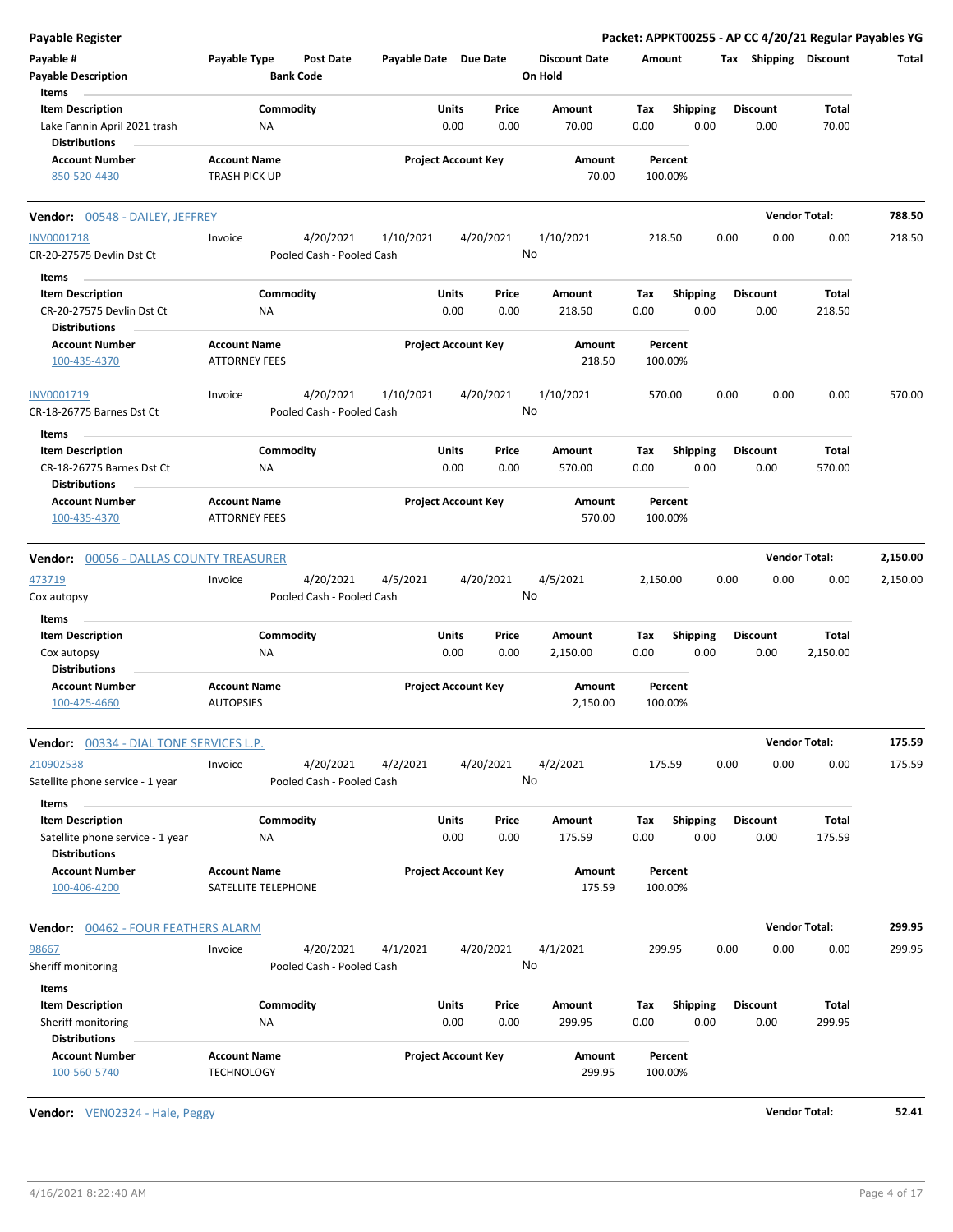| <b>Payable Register</b>                                                                   |                                                      |                        |                                        |              |               |                            |    |                                 |             |                    |                         |      |                         |                 | Packet: APPKT00255 - AP CC 4/20/21 Regular Payables YG |
|-------------------------------------------------------------------------------------------|------------------------------------------------------|------------------------|----------------------------------------|--------------|---------------|----------------------------|----|---------------------------------|-------------|--------------------|-------------------------|------|-------------------------|-----------------|--------------------------------------------------------|
| Payable #<br><b>Payable Description</b>                                                   | Payable Type                                         | <b>Bank Code</b>       | Post Date                              | Payable Date |               | <b>Due Date</b>            |    | <b>Discount Date</b><br>On Hold | Amount      |                    |                         |      | Tax Shipping Discount   |                 | Total                                                  |
| <b>INV0001686</b><br>Janitor travel 2/15-4/11/21 93.6 miles                               | Invoice                                              |                        | 4/20/2021<br>Pooled Cash - Pooled Cash | 4/12/2021    |               | 4/20/2021                  | No | 4/12/2021                       |             | 52.41              |                         | 0.00 | 0.00                    | 0.00            | 52.41                                                  |
| Items                                                                                     |                                                      |                        |                                        |              |               |                            |    |                                 |             |                    |                         |      |                         |                 |                                                        |
| <b>Item Description</b><br>Janitor travel 2/15-4/11/21 93.6 miles<br><b>Distributions</b> |                                                      | Commodity<br>ΝA        |                                        |              | Units<br>0.00 | Price<br>0.00              |    | Amount<br>52.41                 | Tax<br>0.00 |                    | <b>Shipping</b><br>0.00 |      | Discount<br>0.00        | Total<br>52.41  |                                                        |
| <b>Account Number</b>                                                                     | <b>Account Name</b>                                  |                        |                                        |              |               | <b>Project Account Key</b> |    | Amount                          |             | Percent            |                         |      |                         |                 |                                                        |
| 100-511-2251                                                                              | <b>JANITOR TRAVEL</b>                                |                        |                                        |              |               |                            |    | 24.19                           |             | 46.16%             |                         |      |                         |                 |                                                        |
| 100-516-2251                                                                              | <b>JANITOR TRAVEL</b>                                |                        |                                        |              |               |                            |    | 28.22                           |             | 53.84%             |                         |      |                         |                 |                                                        |
| Vendor: 00010 - HOLLAND, JORDAN PLLC                                                      |                                                      |                        |                                        |              |               |                            |    |                                 |             |                    |                         |      | <b>Vendor Total:</b>    |                 | 1,757.50                                               |
| 50627                                                                                     | Invoice                                              |                        | 4/20/2021                              | 4/14/2021    |               | 4/20/2021                  |    | 4/14/2021                       |             | 300.00             |                         | 0.00 | 0.00                    | 0.00            | 300.00                                                 |
| 50627 Banker Co Ct@Law                                                                    |                                                      |                        | Pooled Cash - Pooled Cash              |              |               |                            | No |                                 |             |                    |                         |      |                         |                 |                                                        |
| Items<br><b>Item Description</b>                                                          |                                                      |                        |                                        |              |               |                            |    | <b>Amount</b>                   |             |                    |                         |      |                         |                 |                                                        |
| 50627 Banker Co Ct@Law<br><b>Distributions</b>                                            |                                                      | Commodity<br>ΝA        |                                        |              | Units<br>0.00 | Price<br>0.00              |    | 300.00                          | Tax<br>0.00 |                    | <b>Shipping</b><br>0.00 |      | <b>Discount</b><br>0.00 | Total<br>300.00 |                                                        |
| <b>Account Number</b><br>100-410-4240                                                     | <b>Account Name</b><br><b>INDIGENT ATTORNEY FEES</b> |                        |                                        |              |               | <b>Project Account Key</b> |    | Amount<br>300.00                |             | Percent<br>100.00% |                         |      |                         |                 |                                                        |
| <b>INV0001688</b><br>50449 Wilson Co Ct@Law                                               | Invoice                                              |                        | 4/20/2021<br>Pooled Cash - Pooled Cash | 4/9/2021     |               | 4/20/2021                  | No | 4/9/2021                        |             | 300.00             |                         | 0.00 | 0.00                    | 0.00            | 300.00                                                 |
| Items                                                                                     |                                                      |                        |                                        |              |               |                            |    |                                 |             |                    |                         |      |                         |                 |                                                        |
| <b>Item Description</b><br>50449 Wilson Co Ct@Law<br><b>Distributions</b>                 |                                                      | Commodity<br>ΝA        |                                        |              | Units<br>0.00 | Price<br>0.00              |    | Amount<br>300.00                | Tax<br>0.00 |                    | <b>Shipping</b><br>0.00 |      | <b>Discount</b><br>0.00 | Total<br>300.00 |                                                        |
| <b>Account Number</b>                                                                     | <b>Account Name</b>                                  |                        |                                        |              |               | <b>Project Account Key</b> |    | Amount                          |             | Percent            |                         |      |                         |                 |                                                        |
| 100-410-4240                                                                              | <b>INDIGENT ATTORNEY FEES</b>                        |                        |                                        |              |               |                            |    | 300.00                          |             | 100.00%            |                         |      |                         |                 |                                                        |
| INV0001689<br>50560 Waits Co Ct@Law                                                       | Invoice                                              |                        | 4/20/2021<br>Pooled Cash - Pooled Cash | 4/9/2021     |               | 4/20/2021                  | No | 4/9/2021                        |             | 300.00             |                         | 0.00 | 0.00                    | 0.00            | 300.00                                                 |
| Items                                                                                     |                                                      |                        |                                        |              |               |                            |    |                                 |             |                    |                         |      |                         |                 |                                                        |
| <b>Item Description</b><br>50560 Waits Co Ct@Law<br><b>Distributions</b>                  |                                                      | Commodity<br>ΝA        |                                        |              | Units<br>0.00 | Price<br>0.00              |    | Amount<br>300.00                | Tax<br>0.00 |                    | <b>Shipping</b><br>0.00 |      | <b>Discount</b><br>0.00 | Total<br>300.00 |                                                        |
| <b>Account Number</b><br>100-410-4240                                                     | <b>Account Name</b><br><b>INDIGENT ATTORNEY FEES</b> |                        |                                        |              |               | <b>Project Account Key</b> |    | Amount<br>300.00                |             | Percent<br>100.00% |                         |      |                         |                 |                                                        |
| INV0001690<br>50839 Cartlidge Co Ct@Law                                                   | Invoice                                              |                        | 4/20/2021<br>Pooled Cash - Pooled Cash | 4/9/2021     |               | 4/20/2021                  | No | 4/9/2021                        |             | 175.00             |                         | 0.00 | 0.00                    | 0.00            | 175.00                                                 |
| Items                                                                                     |                                                      |                        |                                        |              |               |                            |    |                                 |             |                    |                         |      |                         |                 |                                                        |
| <b>Item Description</b><br>50839 Cartlidge Co Ct@Law                                      |                                                      | Commodity<br>NA        |                                        |              | Units<br>0.00 | Price<br>0.00              |    | Amount<br>175.00                | Tax<br>0.00 |                    | Shipping<br>0.00        |      | <b>Discount</b><br>0.00 | Total<br>175.00 |                                                        |
| <b>Distributions</b><br><b>Account Number</b>                                             | <b>Account Name</b>                                  |                        |                                        |              |               | <b>Project Account Key</b> |    | Amount                          |             | Percent            |                         |      |                         |                 |                                                        |
| 100-410-4240                                                                              | <b>INDIGENT ATTORNEY FEES</b>                        |                        |                                        |              |               |                            |    | 175.00                          |             | 100.00%            |                         |      |                         |                 |                                                        |
| INV0001717<br>3/22-4/12/21 Drug court                                                     | Invoice                                              |                        | 4/20/2021<br>Pooled Cash - Pooled Cash | 4/13/2021    |               | 4/20/2021                  | No | 4/13/2021                       |             | 382.50             |                         | 0.00 | 0.00                    | 0.00            | 382.50                                                 |
| Items                                                                                     |                                                      |                        |                                        |              |               |                            |    |                                 |             |                    |                         |      |                         |                 |                                                        |
| <b>Item Description</b><br>3/22-4/12/21 Drug court<br><b>Distributions</b>                |                                                      | Commodity<br><b>NA</b> |                                        |              | Units<br>0.00 | Price<br>0.00              |    | Amount<br>382.50                | Tax<br>0.00 |                    | Shipping<br>0.00        |      | <b>Discount</b><br>0.00 | Total<br>382.50 |                                                        |
| <b>Account Number</b><br>590-436-4370                                                     | <b>Account Name</b>                                  |                        | ATTORNEY FEES DRUG COURT               |              |               | <b>Project Account Key</b> |    | Amount<br>382.50                |             | Percent<br>100.00% |                         |      |                         |                 |                                                        |
| <b>INV0001720</b><br>50112 Dawson Co Ct@Law                                               | Invoice                                              |                        | 4/20/2021<br>Pooled Cash - Pooled Cash | 4/14/2021    |               | 4/20/2021                  | No | 4/14/2021                       |             | 300.00             |                         | 0.00 | 0.00                    | 0.00            | 300.00                                                 |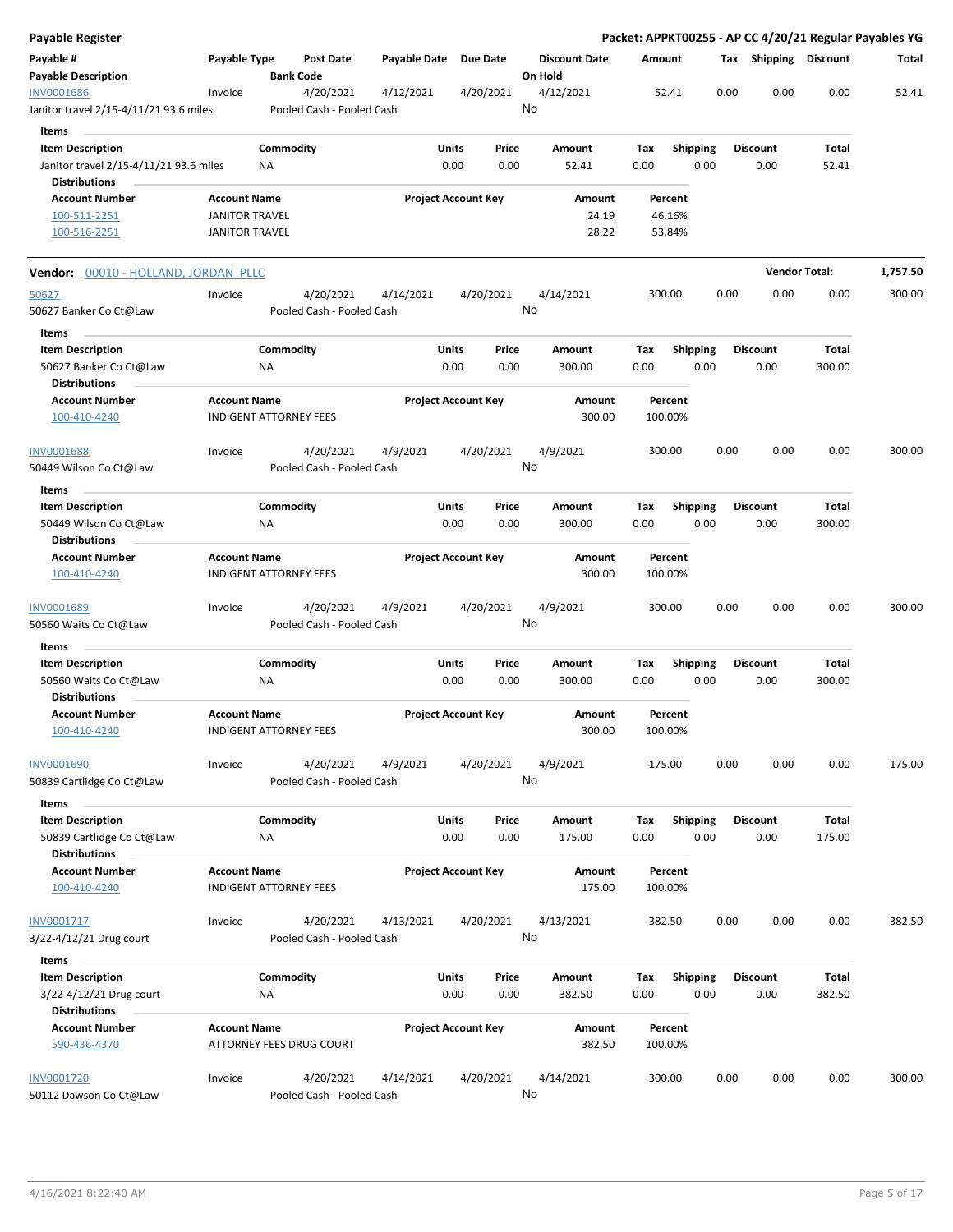| <b>Payable Register</b>                                                                    |                         |                                        |                       |                            |               |                                 |             |                         |      |                         |                       | Packet: APPKT00255 - AP CC 4/20/21 Regular Payables YG |
|--------------------------------------------------------------------------------------------|-------------------------|----------------------------------------|-----------------------|----------------------------|---------------|---------------------------------|-------------|-------------------------|------|-------------------------|-----------------------|--------------------------------------------------------|
| Payable #<br><b>Payable Description</b>                                                    | Payable Type            | <b>Post Date</b><br><b>Bank Code</b>   | Payable Date Due Date |                            |               | <b>Discount Date</b><br>On Hold | Amount      |                         |      |                         | Tax Shipping Discount | Total                                                  |
| Items<br><b>Item Description</b>                                                           |                         | Commodity                              |                       | <b>Units</b>               | Price         | Amount                          | Tax         | <b>Shipping</b>         |      | <b>Discount</b>         | Total                 |                                                        |
| 50112 Dawson Co Ct@Law<br><b>Distributions</b>                                             |                         | ΝA                                     |                       | 0.00                       | 0.00          | 300.00                          | 0.00        | 0.00                    |      | 0.00                    | 300.00                |                                                        |
| <b>Account Number</b><br>100-410-4240                                                      | <b>Account Name</b>     | <b>INDIGENT ATTORNEY FEES</b>          |                       | <b>Project Account Key</b> |               | Amount<br>300.00                |             | Percent<br>100.00%      |      |                         |                       |                                                        |
| <b>Vendor: 00040 - JN WRECKER</b>                                                          |                         |                                        |                       |                            |               |                                 |             |                         |      |                         | <b>Vendor Total:</b>  | 350.00                                                 |
| 21-06792                                                                                   | Invoice                 | 4/20/2021                              | 3/16/2021             | 4/20/2021                  |               | 3/16/2021                       |             | 350.00                  | 0.00 | 0.00                    | 0.00                  | 350.00                                                 |
| Pct 4 200 Kenworth #2634 towing                                                            |                         | Pooled Cash - Pooled Cash              |                       |                            |               | No                              |             |                         |      |                         |                       |                                                        |
| Items                                                                                      |                         |                                        |                       |                            |               |                                 |             |                         |      |                         |                       |                                                        |
| <b>Item Description</b>                                                                    |                         | Commodity                              |                       | Units                      | Price         | Amount                          | Tax         | Shipping                |      | <b>Discount</b>         | Total                 |                                                        |
| Pct 4 200 Kenworth #2634 towing<br><b>Distributions</b>                                    |                         | NA                                     |                       | 0.00                       | 0.00          | 350.00                          | 0.00        | 0.00                    |      | 0.00                    | 350.00                |                                                        |
| <b>Account Number</b><br>240-624-4580                                                      | <b>Account Name</b>     | <b>R&amp;M MACHINERY PARTS</b>         |                       | <b>Project Account Key</b> |               | Amount<br>350.00                |             | Percent<br>100.00%      |      |                         |                       |                                                        |
| Vendor: 00378 - JPMORGAN CHASE BANK NA                                                     |                         |                                        |                       |                            |               |                                 |             |                         |      |                         | <b>Vendor Total:</b>  | 3,176.35                                               |
| INV0001722<br>April 2021 credit card                                                       | Invoice                 | 4/20/2021<br>Pooled Cash - Pooled Cash | 4/5/2021              | 4/20/2021                  |               | 4/5/2021<br>No                  | 3,176.35    |                         | 0.00 | 0.00                    | 0.00                  | 3,176.35                                               |
|                                                                                            |                         |                                        |                       |                            |               |                                 |             |                         |      |                         |                       |                                                        |
| Items<br><b>Item Description</b>                                                           |                         | Commodity                              |                       | Units                      | Price         | Amount                          | Tax         | <b>Shipping</b>         |      | <b>Discount</b>         | <b>Total</b>          |                                                        |
| April 2021 credit card machine rental<br><b>Distributions</b>                              |                         | ΝA                                     |                       | 0.00                       | 0.00          | 178.33                          | 0.00        | 0.00                    |      | 0.00                    | 178.33                |                                                        |
| <b>Account Number</b>                                                                      | <b>Account Name</b>     |                                        |                       | <b>Project Account Key</b> |               | Amount                          |             | Percent                 |      |                         |                       |                                                        |
| 100-565-4500                                                                               | <b>R&amp;M BUILDING</b> |                                        |                       |                            |               | 178.33                          |             | 100.00%                 |      |                         |                       |                                                        |
| Items                                                                                      |                         |                                        |                       |                            |               |                                 |             |                         |      |                         |                       |                                                        |
| <b>Item Description</b><br>April 2021 credit card pressure washer re NA                    |                         | Commodity                              |                       | <b>Units</b><br>0.00       | Price<br>0.00 | Amount<br>1,105.55              | Tax<br>0.00 | <b>Shipping</b><br>0.00 |      | <b>Discount</b><br>0.00 | Total<br>1,105.55     |                                                        |
| <b>Distributions</b>                                                                       |                         |                                        |                       |                            |               |                                 |             |                         |      |                         |                       |                                                        |
| <b>Account Number</b><br>230-623-4580                                                      | <b>Account Name</b>     | <b>R&amp;M MACHINERY PARTS</b>         |                       | <b>Project Account Key</b> |               | Amount<br>1,105.55              |             | Percent<br>100.00%      |      |                         |                       |                                                        |
| Items                                                                                      |                         |                                        |                       |                            |               |                                 |             |                         |      |                         |                       |                                                        |
| <b>Item Description</b>                                                                    |                         | Commodity                              |                       | Units                      | Price         | Amount                          | Tax         | Shipping                |      | <b>Discount</b>         | Total                 |                                                        |
| April 2021 credit card Pct 1 drug tests<br><b>Distributions</b>                            |                         | ΝA                                     |                       | 0.00                       | 0.00          | 225.00                          | 0.00        | 0.00                    |      | 0.00                    | 225.00                |                                                        |
| <b>Account Number</b><br>210-621-3140                                                      | <b>Account Name</b>     | <b>EMPLOYEE PHYSICALS/DOT TESTING</b>  |                       | <b>Project Account Key</b> |               | Amount<br>225.00                |             | Percent<br>100.00%      |      |                         |                       |                                                        |
| Items                                                                                      |                         |                                        |                       |                            |               |                                 |             |                         |      |                         |                       |                                                        |
| <b>Item Description</b><br>April 2021 credit card TAC registration<br><b>Distributions</b> |                         | Commodity<br>ΝA                        |                       | <b>Units</b><br>0.00       | Price<br>0.00 | Amount<br>500.00                | Тах<br>0.00 | <b>Shipping</b><br>0.00 |      | <b>Discount</b><br>0.00 | Total<br>500.00       |                                                        |
| <b>Account Number</b>                                                                      | <b>Account Name</b>     |                                        |                       | <b>Project Account Key</b> |               | Amount<br>500.00                |             | Percent                 |      |                         |                       |                                                        |
| 100-499-4270                                                                               |                         | OUT OF COUNTY TRAVEL/TRAINING          |                       |                            |               |                                 |             | 100.00%                 |      |                         |                       |                                                        |
| Items<br><b>Item Description</b>                                                           |                         | Commodity                              |                       | <b>Units</b>               | Price         | Amount                          | Tax         | <b>Shipping</b>         |      | <b>Discount</b>         | Total                 |                                                        |
| April 2021 credit card transport fuel<br><b>Distributions</b>                              |                         | NA                                     |                       | 0.00                       | 0.00          | 49.30                           | 0.00        | 0.00                    |      | 0.00                    | 49.30                 |                                                        |
| <b>Account Number</b>                                                                      | <b>Account Name</b>     |                                        |                       | <b>Project Account Key</b> |               | Amount                          |             | Percent                 |      |                         |                       |                                                        |
| 100-560-4280                                                                               |                         | PRISONER TRANSPORT                     |                       |                            |               | 49.30                           |             | 100.00%                 |      |                         |                       |                                                        |
| Items                                                                                      |                         |                                        |                       |                            |               |                                 |             |                         |      |                         |                       |                                                        |
| <b>Item Description</b>                                                                    |                         | Commodity                              |                       | <b>Units</b>               | Price         | Amount                          | Tax         | <b>Shipping</b>         |      | <b>Discount</b>         | Total                 |                                                        |
| April 2021 credit card Pct 1 tire<br><b>Distributions</b>                                  |                         | <b>NA</b>                              |                       | 0.00                       | 0.00          | 514.58                          | 0.00        | 0.00                    |      | 0.00                    | 514.58                |                                                        |
| <b>Account Number</b><br>210-621-4590                                                      | <b>Account Name</b>     | R&M MACH. TIRES & TUBES                |                       | <b>Project Account Key</b> |               | Amount<br>514.58                |             | Percent<br>100.00%      |      |                         |                       |                                                        |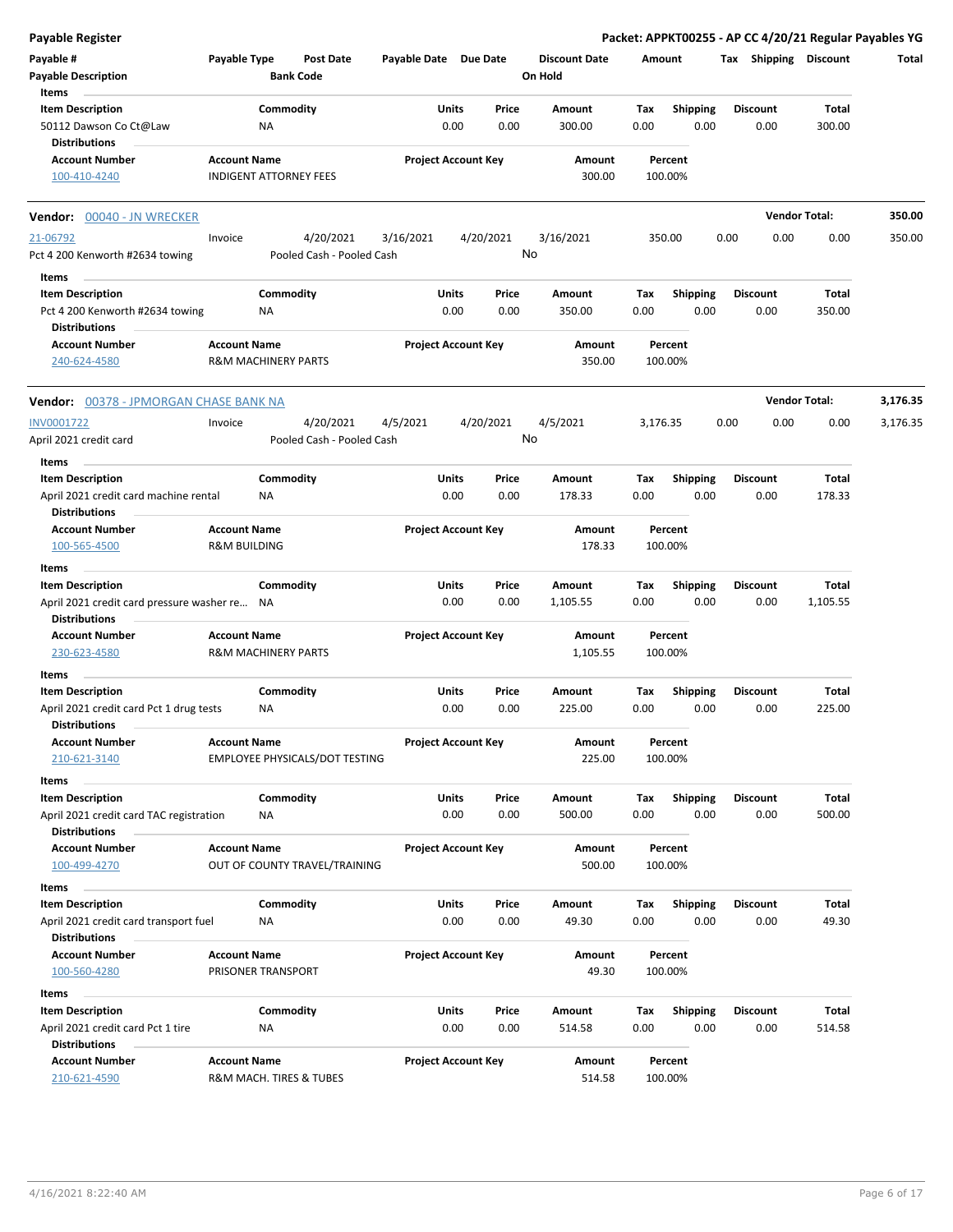|  | <b>Payable Register</b> |  |
|--|-------------------------|--|
|  |                         |  |

| Payable #                                                       | Payable Type         |                          | Post Date                     | Payable Date Due Date      |              |           | <b>Discount Date</b> |      | Amount          |      | Tax Shipping Discount |                      | Total  |
|-----------------------------------------------------------------|----------------------|--------------------------|-------------------------------|----------------------------|--------------|-----------|----------------------|------|-----------------|------|-----------------------|----------------------|--------|
| <b>Payable Description</b>                                      |                      | <b>Bank Code</b>         |                               |                            |              |           | On Hold              |      |                 |      |                       |                      |        |
| Items                                                           |                      |                          |                               |                            |              |           |                      |      |                 |      |                       |                      |        |
| <b>Item Description</b>                                         |                      | Commodity                |                               |                            | Units        | Price     | Amount               | Tax  | <b>Shipping</b> |      | <b>Discount</b>       | Total                |        |
| April 2021 credit card TAC registration<br><b>Distributions</b> |                      | NA                       |                               |                            | 0.00         | 0.00      | 225.00               | 0.00 | 0.00            |      | 0.00                  | 225.00               |        |
| <b>Account Number</b>                                           | <b>Account Name</b>  |                          |                               | <b>Project Account Key</b> |              |           | Amount               |      | Percent         |      |                       |                      |        |
| 100-495-4270                                                    |                      |                          | OUT OF COUNTY TRAVEL/TRAINING |                            |              |           | 225.00               |      | 100.00%         |      |                       |                      |        |
| Items                                                           |                      |                          |                               |                            |              |           |                      |      |                 |      |                       |                      |        |
| <b>Item Description</b>                                         |                      | Commodity                |                               |                            | <b>Units</b> | Price     | Amount               | Tax  | <b>Shipping</b> |      | <b>Discount</b>       | Total                |        |
| April 2021 credit card Pct2 shop water                          |                      | ΝA                       |                               |                            | 0.00         | 0.00      | 21.25                | 0.00 | 0.00            |      | 0.00                  | 21.25                |        |
| <b>Distributions</b>                                            |                      |                          |                               |                            |              |           |                      |      |                 |      |                       |                      |        |
| <b>Account Number</b>                                           | <b>Account Name</b>  |                          |                               | <b>Project Account Key</b> |              |           | Amount               |      | Percent         |      |                       |                      |        |
| 220-622-3400                                                    | <b>SHOP SUPPLIES</b> |                          |                               |                            |              |           | 21.25                |      | 100.00%         |      |                       |                      |        |
| Items                                                           |                      |                          |                               |                            |              |           |                      |      |                 |      |                       |                      |        |
| <b>Item Description</b>                                         |                      | Commodity                |                               |                            | Units        | Price     | Amount               | Tax  | <b>Shipping</b> |      | <b>Discount</b>       | Total                |        |
| April 2021 credit card Miradore                                 |                      | NA                       |                               |                            | 0.00         | 0.00      | 3.00                 | 0.00 | 0.00            |      | 0.00                  | 3.00                 |        |
| <b>Distributions</b>                                            |                      |                          |                               |                            |              |           |                      |      |                 |      |                       |                      |        |
| <b>Account Number</b>                                           | <b>Account Name</b>  |                          |                               | <b>Project Account Key</b> |              |           | Amount               |      | Percent         |      |                       |                      |        |
| 100-503-5740                                                    |                      | COMPUTER/WEB SOFTWARE    |                               |                            |              |           | 3.00                 |      | 100.00%         |      |                       |                      |        |
| Items                                                           |                      |                          |                               |                            |              |           |                      |      |                 |      |                       |                      |        |
| <b>Item Description</b>                                         |                      | Commodity                |                               |                            | Units        | Price     | Amount               | Tax  | Shipping        |      | <b>Discount</b>       | Total                |        |
| April 2021 credit card TACA dues                                |                      | NA                       |                               |                            | 0.00         | 0.00      | 35.00                | 0.00 | 0.00            |      | 0.00                  | 35.00                |        |
| <b>Distributions</b>                                            |                      |                          |                               |                            |              |           |                      |      |                 |      |                       |                      |        |
| <b>Account Number</b>                                           | <b>Account Name</b>  |                          |                               | <b>Project Account Key</b> |              |           | Amount               |      | Percent         |      |                       |                      |        |
| 100-435-4810                                                    | <b>DUES</b>          |                          |                               |                            |              |           | 35.00                |      | 100.00%         |      |                       |                      |        |
| Items                                                           |                      |                          |                               |                            |              |           |                      |      |                 |      |                       |                      |        |
| <b>Item Description</b>                                         |                      | Commodity                |                               |                            | <b>Units</b> | Price     | Amount               | Тах  | <b>Shipping</b> |      | <b>Discount</b>       | Total                |        |
| April 2021 credit card TxJCA registration P NA                  |                      |                          |                               |                            | 0.00         | 0.00      | 250.00               | 0.00 | 0.00            |      | 0.00                  | 250.00               |        |
| <b>Distributions</b>                                            |                      |                          |                               |                            |              |           |                      |      |                 |      |                       |                      |        |
| <b>Account Number</b>                                           | <b>Account Name</b>  |                          |                               | <b>Project Account Key</b> |              |           | Amount               |      | Percent         |      |                       |                      |        |
| 230-623-4270                                                    |                      |                          | OUT OF COUNTY TRAVEL/TRAINING |                            |              |           | 250.00               |      | 100.00%         |      |                       |                      |        |
| Items                                                           |                      |                          |                               |                            |              |           |                      |      |                 |      |                       |                      |        |
| <b>Item Description</b>                                         |                      | Commodity                |                               |                            | Units        | Price     | Amount               | Tax  | <b>Shipping</b> |      | <b>Discount</b>       | Total                |        |
| April 2021 credit card Zoom                                     |                      | NA                       |                               |                            | 0.00         | 0.00      | 69.34                | 0.00 | 0.00            |      | 0.00                  | 69.34                |        |
| <b>Distributions</b>                                            |                      |                          |                               |                            |              |           |                      |      |                 |      |                       |                      |        |
| <b>Account Number</b>                                           | <b>Account Name</b>  |                          |                               | <b>Project Account Key</b> |              |           | Amount               |      | Percent         |      |                       |                      |        |
| 414-416-4530                                                    |                      | <b>COMPUTER SOFTWARE</b> |                               |                            |              |           | 69.34                |      | 100.00%         |      |                       |                      |        |
|                                                                 |                      |                          |                               |                            |              |           |                      |      |                 |      |                       | <b>Vendor Total:</b> | 60.00  |
| Vendor: 00541 - KIRBY, SHELLY                                   |                      |                          |                               |                            |              |           |                      |      |                 |      |                       |                      |        |
| 069470                                                          | Invoice              |                          | 4/20/2021                     | 4/12/2021                  |              | 4/20/2021 | 4/12/2021            |      | 60.00           | 0.00 | 0.00                  | 0.00                 | 60.00  |
| 4/12/21 Windom mowing                                           |                      |                          | Pooled Cash - Pooled Cash     |                            |              |           | No                   |      |                 |      |                       |                      |        |
| Items                                                           |                      |                          |                               |                            |              |           |                      |      |                 |      |                       |                      |        |
| <b>Item Description</b>                                         |                      | Commodity                |                               |                            | Units        | Price     | Amount               | Tax  | <b>Shipping</b> |      | <b>Discount</b>       | Total                |        |
| 4/12/21 Windom mowing                                           |                      | ΝA                       |                               |                            | 0.00         | 0.00      | 60.00                | 0.00 | 0.00            |      | 0.00                  | 60.00                |        |
| <b>Distributions</b>                                            |                      |                          |                               |                            |              |           |                      |      |                 |      |                       |                      |        |
| <b>Account Number</b>                                           | <b>Account Name</b>  |                          |                               | <b>Project Account Key</b> |              |           | Amount               |      | Percent         |      |                       |                      |        |
| 100-515-4502                                                    |                      | LAWN MAINTENANCE         |                               |                            |              |           | 60.00                |      | 100.00%         |      |                       |                      |        |
| <b>Vendor:</b> 00444 - KONICA MINOLTA PREMIER FINANCE           |                      |                          |                               |                            |              |           |                      |      |                 |      |                       | <b>Vendor Total:</b> | 888.45 |
| 72077042                                                        | Invoice              |                          | 4/20/2021                     | 4/8/2021                   |              | 4/20/2021 | 4/8/2021             |      | 888.45          | 0.00 | 0.00                  | 0.00                 | 888.45 |
| Copier rental 4/15-5/14/21                                      |                      |                          | Pooled Cash - Pooled Cash     |                            |              |           | No                   |      |                 |      |                       |                      |        |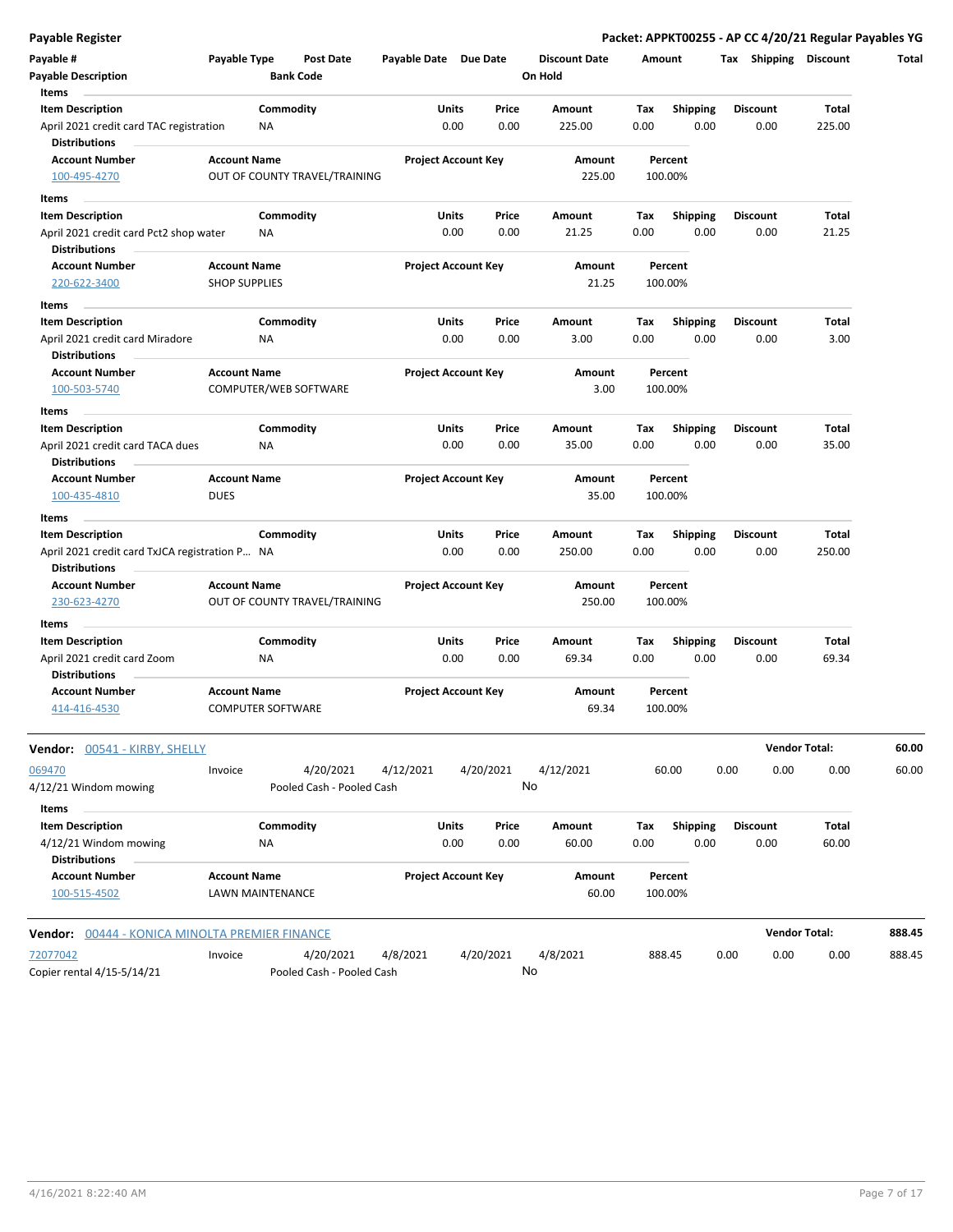**Payable Register Packet: APPKT00255 - AP CC 4/20/21 Regular Payables YG**

| Payable #<br><b>Payable Description</b>     | Payable Type          | Post Date<br><b>Bank Code</b> | Payable Date Due Date |                            |           | <b>Discount Date</b><br>On Hold | Amount   |                         |      | Tax Shipping         | Discount             | Total     |
|---------------------------------------------|-----------------------|-------------------------------|-----------------------|----------------------------|-----------|---------------------------------|----------|-------------------------|------|----------------------|----------------------|-----------|
| Items                                       |                       |                               |                       |                            |           |                                 |          |                         |      |                      |                      |           |
| <b>Item Description</b>                     |                       | Commodity                     |                       | Units                      | Price     | Amount                          | Tax      | <b>Shipping</b>         |      | <b>Discount</b>      | <b>Total</b>         |           |
| Copier rental 4/15-5/14/21                  |                       | Service                       |                       | 0.00                       | 0.00      | 888.45                          | 0.00     | 0.00                    |      | 0.00                 | 888.45               |           |
| <b>Distributions</b>                        |                       |                               |                       |                            |           |                                 |          |                         |      |                      |                      |           |
| <b>Account Number</b>                       | <b>Account Name</b>   |                               |                       | <b>Project Account Key</b> |           | Amount                          | Percent  |                         |      |                      |                      |           |
| 100-590-3150                                | <b>COPIER RENTAL</b>  |                               |                       |                            |           | 73.29                           | 8.25%    |                         |      |                      |                      |           |
| 100-410-3150                                | <b>COPIER RENTAL</b>  |                               |                       |                            |           | 97.72                           | 11.00%   |                         |      |                      |                      |           |
| 100-510-3150                                | <b>COPIER RENTAL</b>  |                               |                       |                            |           | 314.27                          | 35.37%   |                         |      |                      |                      |           |
| 100-513-3150                                | <b>COPIER RENTAL</b>  |                               |                       |                            |           | 97.72                           | 11.00%   |                         |      |                      |                      |           |
| 100-499-3150                                | <b>COPIER EXPENSE</b> |                               |                       |                            |           | 89.75                           | 10.10%   |                         |      |                      |                      |           |
| 100-665-3150                                | <b>COPIER RENTAL</b>  |                               |                       |                            |           | 89.75                           | 10.10%   |                         |      |                      |                      |           |
| 100-475-3150                                | <b>COPIER EXPENSE</b> |                               |                       |                            |           | 101.52                          | 11.43%   |                         |      |                      |                      |           |
| 100-575-3150                                | <b>COPIER RENTAL</b>  |                               |                       |                            |           | 24.43                           | 2.75%    |                         |      |                      |                      |           |
| Vendor: 00048 - LEONARD, CITY OF            |                       |                               |                       |                            |           |                                 |          |                         |      | <b>Vendor Total:</b> |                      | 72.00     |
| <b>INV0001694</b>                           | Invoice               | 4/20/2021                     | 4/5/2021              |                            | 4/20/2021 | 4/5/2021                        | 72.00    |                         | 0.00 | 0.00                 | 0.00                 | 72.00     |
| Pct 2 water/trash 3/8-4/5/21                |                       | Pooled Cash - Pooled Cash     |                       |                            |           | No                              |          |                         |      |                      |                      |           |
|                                             |                       |                               |                       |                            |           |                                 |          |                         |      |                      |                      |           |
| Items                                       |                       |                               |                       |                            |           |                                 |          |                         |      |                      |                      |           |
| <b>Item Description</b>                     |                       | Commodity                     |                       | <b>Units</b>               | Price     | Amount                          | Tax      | <b>Shipping</b>         |      | <b>Discount</b>      | Total                |           |
| Pct 2 water/trash 3/8-4/5/21                | ΝA                    |                               |                       | 0.00                       | 0.00      | 72.00                           | 0.00     | 0.00                    |      | 0.00                 | 72.00                |           |
| <b>Distributions</b>                        |                       |                               |                       |                            |           |                                 |          |                         |      |                      |                      |           |
| <b>Account Number</b>                       | <b>Account Name</b>   |                               |                       | <b>Project Account Key</b> |           | Amount                          | Percent  |                         |      |                      |                      |           |
| 220-622-4420                                | UTILITY WATER         |                               |                       |                            |           | 72.00                           | 100.00%  |                         |      |                      |                      |           |
| <b>Vendor:</b> 00437 - MARLIN BUSINESS BANK |                       |                               |                       |                            |           |                                 |          |                         |      | <b>Vendor Total:</b> |                      | 3,516.75  |
| 18920082                                    | Invoice               | 4/20/2021                     | 4/9/2021              |                            | 4/20/2021 | 4/9/2021                        | 3,516.75 |                         | 0.00 | 0.00                 | 0.00                 | 3,516.75  |
| Telephone system                            |                       | Pooled Cash - Pooled Cash     |                       |                            |           | No                              |          |                         |      |                      |                      |           |
| Items                                       |                       |                               |                       |                            |           |                                 |          |                         |      |                      |                      |           |
| <b>Item Description</b>                     |                       | Commodity                     |                       | <b>Units</b>               | Price     | Amount                          | Tax      |                         |      | <b>Discount</b>      | Total                |           |
|                                             | NA                    |                               |                       | 0.00                       | 0.00      |                                 | 0.00     | <b>Shipping</b><br>0.00 |      | 0.00                 |                      |           |
| Telephone system                            |                       |                               |                       |                            |           | 3,516.75                        |          |                         |      |                      | 3,516.75             |           |
| <b>Distributions</b>                        |                       |                               |                       |                            |           |                                 |          |                         |      |                      |                      |           |
| <b>Account Number</b>                       | <b>Account Name</b>   |                               |                       | <b>Project Account Key</b> |           | Amount                          | Percent  |                         |      |                      |                      |           |
| 100-510-4200                                | <b>TELEPHONE</b>      |                               |                       |                            |           | 3,516.75                        | 100.00%  |                         |      |                      |                      |           |
| 00006 - PARKER TIRE<br>Vendor:              |                       |                               |                       |                            |           |                                 |          |                         |      | <b>Vendor Total:</b> |                      | 200.00    |
| 12985                                       | Invoice               | 4/20/2021                     | 3/24/2021             |                            | 4/20/2021 | 3/24/2021                       | 200.00   |                         | 0.00 | 0.00                 | 0.00                 | 200.00    |
| Pct 1 change out tire-Road Grader 772D      |                       | Pooled Cash - Pooled Cash     |                       |                            |           | No                              |          |                         |      |                      |                      |           |
| Items                                       |                       |                               |                       |                            |           |                                 |          |                         |      |                      |                      |           |
| <b>Item Description</b>                     |                       | Commodity                     |                       | Units                      | Price     | Amount                          | Tax      | <b>Shipping</b>         |      | <b>Discount</b>      | Total                |           |
| Pct 1 change out tire-Road Grader 772D      | ΝA                    |                               |                       | 0.00                       | 0.00      | 200.00                          | 0.00     | 0.00                    |      | 0.00                 | 200.00               |           |
| <b>Distributions</b>                        |                       |                               |                       |                            |           |                                 |          |                         |      |                      |                      |           |
| <b>Account Number</b>                       | <b>Account Name</b>   |                               |                       | <b>Project Account Key</b> |           | Amount                          | Percent  |                         |      |                      |                      |           |
| 210-621-4590                                |                       | R&M MACH. TIRES & TUBES       |                       |                            |           | 200.00                          | 100.00%  |                         |      |                      |                      |           |
|                                             |                       |                               |                       |                            |           |                                 |          |                         |      |                      |                      |           |
| <b>Vendor:</b> 00638 - R.K. HALL, LLC       |                       |                               |                       |                            |           |                                 |          |                         |      |                      | <b>Vendor Total:</b> | 10,554.60 |
| 276600                                      | Invoice               | 4/20/2021                     | 3/1/2021              |                            | 4/20/2021 | 3/1/2021                        | 1,022.06 |                         | 0.00 | 0.00                 | 0.00                 | 1,022.06  |
| #1474 Pct 3 Rock & Gravel                   |                       | Pooled Cash - Pooled Cash     |                       |                            |           | No                              |          |                         |      |                      |                      |           |
|                                             |                       |                               |                       |                            |           |                                 |          |                         |      |                      |                      |           |
| Items                                       |                       |                               |                       |                            |           |                                 |          |                         |      |                      |                      |           |
| <b>Item Description</b>                     |                       | Commodity                     |                       | Units                      | Price     | Amount                          | Tax      | Shipping                |      | <b>Discount</b>      | Total                |           |
| #1474 Pct 3 Rock & Gravel                   | ΝA                    |                               |                       | 0.00                       | 0.00      | 1,022.06                        | 0.00     | 0.00                    |      | 0.00                 | 1,022.06             |           |
| <b>Distributions</b>                        |                       |                               |                       |                            |           |                                 |          |                         |      |                      |                      |           |
| <b>Account Number</b>                       | <b>Account Name</b>   |                               |                       | <b>Project Account Key</b> |           | Amount                          | Percent  |                         |      |                      |                      |           |
| 230-623-3410                                |                       | R&B MAT. ROCK & GRAVEL        |                       |                            |           | 1,022.06                        | 100.00%  |                         |      |                      |                      |           |
|                                             |                       |                               |                       |                            |           |                                 |          |                         |      |                      |                      |           |
| 276632                                      | Invoice               | 4/20/2021                     | 3/2/2021              |                            | 4/20/2021 | 3/2/2021                        | 1,018.82 |                         | 0.00 | 0.00                 | 0.00                 | 1,018.82  |
| #1474 Pct 3 Rock & Gravel                   |                       | Pooled Cash - Pooled Cash     |                       |                            |           | No                              |          |                         |      |                      |                      |           |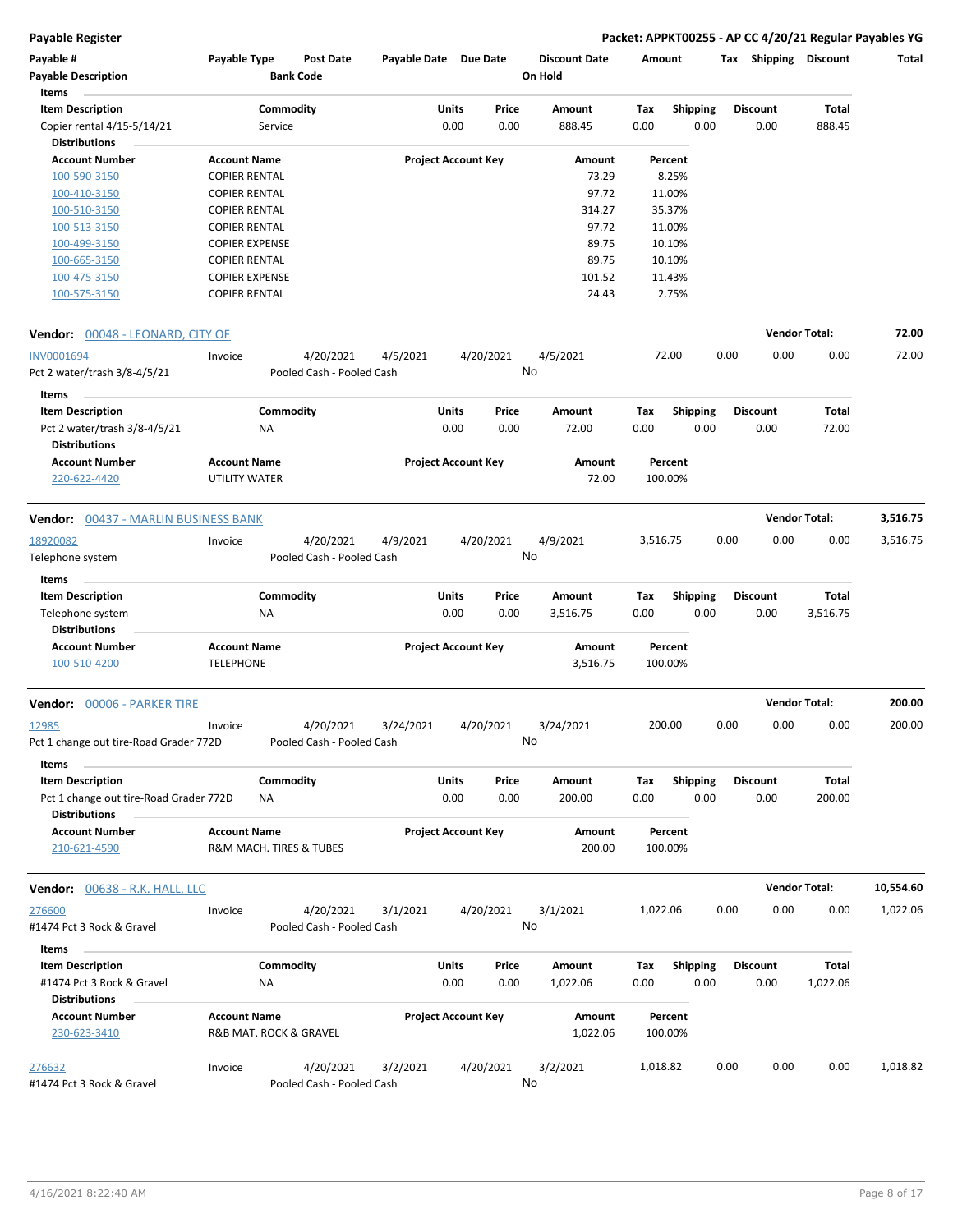**Payable Register Packet: APPKT00255 - AP CC 4/20/21 Regular Payables YG**

| Payable #                                         | Payable Type        | Post Date                 | Payable Date Due Date |                            | <b>Discount Date</b> | Amount  |                 |      | Tax Shipping    | Discount | Total  |
|---------------------------------------------------|---------------------|---------------------------|-----------------------|----------------------------|----------------------|---------|-----------------|------|-----------------|----------|--------|
| <b>Payable Description</b><br>Items<br>$\sim$     |                     | <b>Bank Code</b>          |                       |                            | On Hold              |         |                 |      |                 |          |        |
| <b>Item Description</b>                           |                     | Commodity                 |                       | Price<br>Units             | Amount               | Tax     | Shipping        |      | <b>Discount</b> | Total    |        |
| #1474 Pct 3 Rock & Gravel<br><b>Distributions</b> | ΝA                  |                           |                       | 0.00<br>0.00               | 1,018.82             | 0.00    | 0.00            |      | 0.00            | 1,018.82 |        |
| <b>Account Number</b>                             | <b>Account Name</b> |                           |                       | <b>Project Account Key</b> | Amount               | Percent |                 |      |                 |          |        |
| 230-623-3410                                      |                     | R&B MAT. ROCK & GRAVEL    |                       |                            | 1,018.82             | 100.00% |                 |      |                 |          |        |
| 276880                                            | Invoice             | 4/20/2021                 | 3/3/2021              | 4/20/2021                  | 3/3/2021             | 404.44  |                 | 0.00 | 0.00            | 0.00     | 404.44 |
| #1474 Pct 3 Rock & Gravel                         |                     | Pooled Cash - Pooled Cash |                       |                            | No                   |         |                 |      |                 |          |        |
| Items                                             |                     |                           |                       |                            |                      |         |                 |      |                 |          |        |
| <b>Item Description</b>                           |                     | Commodity                 |                       | Units<br>Price             | Amount               | Tax     | <b>Shipping</b> |      | <b>Discount</b> | Total    |        |
| #1474 Pct 3 Rock & Gravel<br><b>Distributions</b> | ΝA                  |                           |                       | 0.00<br>0.00               | 404.44               | 0.00    | 0.00            |      | 0.00            | 404.44   |        |
| <b>Account Number</b>                             | <b>Account Name</b> |                           |                       | <b>Project Account Key</b> | Amount               | Percent |                 |      |                 |          |        |
| 230-623-3410                                      |                     | R&B MAT. ROCK & GRAVEL    |                       |                            | 404.44               | 100.00% |                 |      |                 |          |        |
| 277094                                            | Invoice             | 4/20/2021                 | 3/4/2021              | 4/20/2021                  | 3/4/2021             | 600.45  |                 | 0.00 | 0.00            | 0.00     | 600.45 |
| #1474 Pct 3 Rock & Gravel                         |                     | Pooled Cash - Pooled Cash |                       |                            | No                   |         |                 |      |                 |          |        |
| Items                                             |                     |                           |                       |                            |                      |         |                 |      |                 |          |        |
| <b>Item Description</b>                           |                     | Commodity                 |                       | Units<br>Price             | Amount               | Tax     | <b>Shipping</b> |      | Discount        | Total    |        |
| #1474 Pct 3 Rock & Gravel<br><b>Distributions</b> | <b>NA</b>           |                           |                       | 0.00<br>0.00               | 600.45               | 0.00    | 0.00            |      | 0.00            | 600.45   |        |
| <b>Account Number</b>                             | <b>Account Name</b> |                           |                       | <b>Project Account Key</b> | Amount               | Percent |                 |      |                 |          |        |
| 230-623-3410                                      |                     | R&B MAT. ROCK & GRAVEL    |                       |                            | 600.45               | 100.00% |                 |      |                 |          |        |
| 277837                                            | Invoice             | 4/20/2021                 | 3/9/2021              | 4/20/2021                  | 3/9/2021             | 610.81  |                 | 0.00 | 0.00            | 0.00     | 610.81 |
| #1474 Pct 3 Rock & Gravel                         |                     | Pooled Cash - Pooled Cash |                       |                            | No                   |         |                 |      |                 |          |        |
| Items                                             |                     |                           |                       |                            |                      |         |                 |      |                 |          |        |
| <b>Item Description</b>                           |                     | Commodity                 |                       | Units<br>Price             | Amount               | Tax     | <b>Shipping</b> |      | <b>Discount</b> | Total    |        |
| #1474 Pct 3 Rock & Gravel<br><b>Distributions</b> | ΝA                  |                           |                       | 0.00<br>0.00               | 610.81               | 0.00    | 0.00            |      | 0.00            | 610.81   |        |
| <b>Account Number</b>                             | <b>Account Name</b> |                           |                       | <b>Project Account Key</b> | Amount               | Percent |                 |      |                 |          |        |
| 230-623-3410                                      |                     | R&B MAT. ROCK & GRAVEL    |                       |                            | 610.81               | 100.00% |                 |      |                 |          |        |
| 277887                                            | Invoice             | 4/20/2021                 | 3/8/2021              | 4/20/2021                  | 3/8/2021             | 607.50  |                 | 0.00 | 0.00            | 0.00     | 607.50 |
| #1474 Pct 3 Rock & Gravel                         |                     | Pooled Cash - Pooled Cash |                       |                            | No                   |         |                 |      |                 |          |        |
| Items<br><b>Item Description</b>                  |                     | Commodity                 |                       | Units<br>Price             | Amount               | Тах     | <b>Shipping</b> |      | <b>Discount</b> | Total    |        |
| #1474 Pct 3 Rock & Gravel                         | <b>NA</b>           |                           |                       | 0.00<br>0.00               | 607.50               | 0.00    | 0.00            |      | 0.00            | 607.50   |        |
| <b>Distributions</b>                              |                     |                           |                       |                            |                      |         |                 |      |                 |          |        |
| <b>Account Number</b>                             | <b>Account Name</b> |                           |                       | <b>Project Account Key</b> | Amount               | Percent |                 |      |                 |          |        |
| 230-623-3410                                      |                     | R&B MAT. ROCK & GRAVEL    |                       |                            | 607.50               | 100.00% |                 |      |                 |          |        |
| 278238                                            | Invoice             | 4/20/2021                 | 3/10/2021             | 4/20/2021                  | 3/10/2021            | 809.04  |                 | 0.00 | 0.00            | 0.00     | 809.04 |
| #1474 Pct 3 Rock & Gravel                         |                     | Pooled Cash - Pooled Cash |                       |                            | No                   |         |                 |      |                 |          |        |
| Items                                             |                     |                           |                       |                            |                      |         |                 |      |                 |          |        |
| <b>Item Description</b>                           |                     | Commodity                 |                       | Units<br>Price             | Amount               | Тах     | Shipping        |      | <b>Discount</b> | Total    |        |
| #1474 Pct 3 Rock & Gravel                         | ΝA                  |                           |                       | 0.00<br>0.00               | 809.04               | 0.00    | 0.00            |      | 0.00            | 809.04   |        |
| <b>Distributions</b>                              |                     |                           |                       |                            |                      |         |                 |      |                 |          |        |
| <b>Account Number</b>                             | <b>Account Name</b> |                           |                       | <b>Project Account Key</b> | Amount               | Percent |                 |      |                 |          |        |
| 230-623-3410                                      |                     | R&B MAT. ROCK & GRAVEL    |                       |                            | 809.04               | 100.00% |                 |      |                 |          |        |
| 278393                                            | Invoice             | 4/20/2021                 | 3/11/2021             | 4/20/2021                  | 3/11/2021            | 406.05  |                 | 0.00 | 0.00            | 0.00     | 406.05 |
| #1474 Pct 3 Rock & Gravel                         |                     | Pooled Cash - Pooled Cash |                       |                            | No                   |         |                 |      |                 |          |        |
| Items                                             |                     |                           |                       |                            |                      |         |                 |      |                 |          |        |
| <b>Item Description</b>                           |                     | Commodity                 |                       | Units<br>Price             | Amount               | Tax     | Shipping        |      | <b>Discount</b> | Total    |        |
| #1474 Pct 3 Rock & Gravel                         | ΝA                  |                           |                       | 0.00<br>0.00               | 406.05               | 0.00    | 0.00            |      | 0.00            | 406.05   |        |
| <b>Distributions</b>                              |                     |                           |                       |                            |                      |         |                 |      |                 |          |        |
| <b>Account Number</b>                             | <b>Account Name</b> |                           |                       | <b>Project Account Key</b> | Amount               | Percent |                 |      |                 |          |        |
| 230-623-3410                                      |                     | R&B MAT. ROCK & GRAVEL    |                       |                            | 406.05               | 100.00% |                 |      |                 |          |        |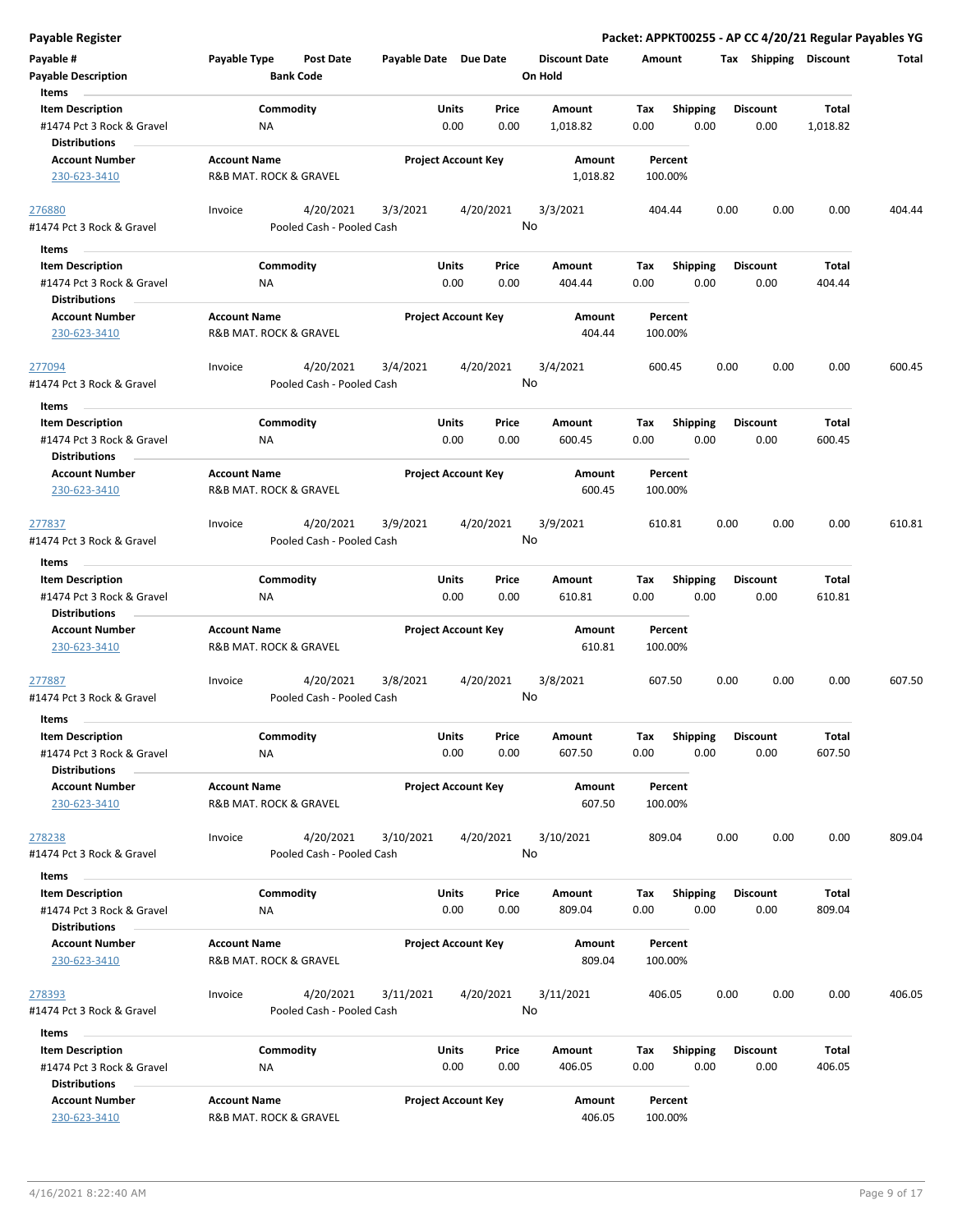| Payable Register                      |                     |                                        |                       |                            |                      |                    |                 |      |                       |        | Packet: APPKT00255 - AP CC 4/20/21 Regular Payables YG |
|---------------------------------------|---------------------|----------------------------------------|-----------------------|----------------------------|----------------------|--------------------|-----------------|------|-----------------------|--------|--------------------------------------------------------|
| Payable #                             | Payable Type        | Post Date                              | Payable Date Due Date |                            | <b>Discount Date</b> | Amount             |                 |      | Tax Shipping Discount |        | Total                                                  |
| <b>Payable Description</b>            |                     | <b>Bank Code</b>                       |                       |                            | On Hold              |                    |                 |      |                       |        |                                                        |
| 278825<br>#1474 Pct 3 Rock & Gravel   | Invoice             | 4/20/2021<br>Pooled Cash - Pooled Cash | 3/12/2021             | 4/20/2021                  | 3/12/2021<br>No      | 411.92             |                 | 0.00 | 0.00                  | 0.00   | 411.92                                                 |
| Items                                 |                     |                                        |                       |                            |                      |                    |                 |      |                       |        |                                                        |
| <b>Item Description</b>               |                     | Commodity                              |                       | Units<br>Price             | Amount               | Tax                | <b>Shipping</b> |      | <b>Discount</b>       | Total  |                                                        |
| #1474 Pct 3 Rock & Gravel             |                     | ΝA                                     |                       | 0.00<br>0.00               | 411.92               | 0.00               | 0.00            |      | 0.00                  | 411.92 |                                                        |
| <b>Distributions</b>                  |                     |                                        |                       |                            |                      |                    |                 |      |                       |        |                                                        |
| <b>Account Number</b>                 | <b>Account Name</b> |                                        |                       | <b>Project Account Key</b> | Amount               | Percent            |                 |      |                       |        |                                                        |
| 230-623-3410                          |                     | R&B MAT. ROCK & GRAVEL                 |                       |                            | 411.92               | 100.00%            |                 |      |                       |        |                                                        |
| 280172                                | Invoice             | 4/20/2021                              | 3/23/2021             | 4/20/2021                  | 3/23/2021            | 596.79             |                 | 0.00 | 0.00                  | 0.00   | 596.79                                                 |
| #1474 Pct 3 Rock & Gravel<br>Items    |                     | Pooled Cash - Pooled Cash              |                       |                            | No                   |                    |                 |      |                       |        |                                                        |
| <b>Item Description</b>               |                     | Commodity                              |                       | Units<br>Price             | Amount               | Tax                | <b>Shipping</b> |      | <b>Discount</b>       | Total  |                                                        |
| #1474 Pct 3 Rock & Gravel             |                     | ΝA                                     |                       | 0.00<br>0.00               | 596.79               | 0.00               | 0.00            |      | 0.00                  | 596.79 |                                                        |
| <b>Distributions</b>                  |                     |                                        |                       |                            |                      |                    |                 |      |                       |        |                                                        |
|                                       |                     |                                        |                       |                            |                      |                    |                 |      |                       |        |                                                        |
| <b>Account Number</b><br>230-623-3410 | <b>Account Name</b> | R&B MAT. ROCK & GRAVEL                 |                       | <b>Project Account Key</b> | Amount<br>596.79     | Percent<br>100.00% |                 |      |                       |        |                                                        |
| <u> 280555</u>                        | Invoice             | 4/20/2021                              | 3/24/2021             | 4/20/2021                  | 3/24/2021            | 205.62             |                 | 0.00 | 0.00                  | 0.00   | 205.62                                                 |
| #1474 Pct 3 Rock & Gravel             |                     | Pooled Cash - Pooled Cash              |                       |                            | No                   |                    |                 |      |                       |        |                                                        |
| Items                                 |                     |                                        |                       |                            |                      |                    |                 |      |                       |        |                                                        |
|                                       |                     | Commodity                              |                       | Units<br>Price             | Amount               | Tax                |                 |      | <b>Discount</b>       | Total  |                                                        |
| <b>Item Description</b>               |                     |                                        |                       |                            |                      |                    | <b>Shipping</b> |      |                       |        |                                                        |
| #1474 Pct 3 Rock & Gravel             |                     | ΝA                                     |                       | 0.00<br>0.00               | 205.62               | 0.00               | 0.00            |      | 0.00                  | 205.62 |                                                        |
| <b>Distributions</b>                  |                     |                                        |                       |                            |                      |                    |                 |      |                       |        |                                                        |
| <b>Account Number</b>                 | <b>Account Name</b> |                                        |                       | <b>Project Account Key</b> | Amount               | Percent            |                 |      |                       |        |                                                        |
| 230-623-3410                          |                     | R&B MAT. ROCK & GRAVEL                 |                       |                            | 205.62               | 100.00%            |                 |      |                       |        |                                                        |
| 280725                                | Invoice             | 4/20/2021                              | 3/25/2021             | 4/20/2021                  | 3/25/2021            | 821.54             |                 | 0.00 | 0.00                  | 0.00   | 821.54                                                 |
| #1474 Pct 3 Rock & Gravel             |                     | Pooled Cash - Pooled Cash              |                       |                            | No                   |                    |                 |      |                       |        |                                                        |
| Items                                 |                     |                                        |                       |                            |                      |                    |                 |      |                       |        |                                                        |
| <b>Item Description</b>               |                     | Commodity                              |                       | Units<br>Price             | Amount               | Tax                | Shipping        |      | <b>Discount</b>       | Total  |                                                        |
| #1474 Pct 3 Rock & Gravel             |                     | ΝA                                     |                       | 0.00<br>0.00               | 821.54               | 0.00               | 0.00            |      | 0.00                  | 821.54 |                                                        |
| <b>Distributions</b>                  |                     |                                        |                       |                            |                      |                    |                 |      |                       |        |                                                        |
| <b>Account Number</b><br>230-623-3410 | <b>Account Name</b> | R&B MAT. ROCK & GRAVEL                 |                       | <b>Project Account Key</b> | Amount<br>821.54     | Percent<br>100.00% |                 |      |                       |        |                                                        |
|                                       |                     |                                        |                       |                            |                      |                    |                 |      |                       |        |                                                        |
| 280921                                | Invoice             | 4/20/2021                              | 3/26/2021             | 4/20/2021                  | 3/26/2021            | 415.65             |                 | 0.00 | 0.00                  | 0.00   | 415.65                                                 |
| #1474 Pct 3 Rock & Gravel             |                     | Pooled Cash - Pooled Cash              |                       |                            | No                   |                    |                 |      |                       |        |                                                        |
| <b>Items</b>                          |                     |                                        |                       |                            |                      |                    |                 |      |                       |        |                                                        |
| <b>Item Description</b>               |                     | Commodity                              |                       | Units<br>Price             | Amount               | Tax                | Shipping        |      | Discount              | Total  |                                                        |
| #1474 Pct 3 Rock & Gravel             |                     | NA                                     |                       | 0.00<br>0.00               | 415.65               | 0.00               | 0.00            |      | 0.00                  | 415.65 |                                                        |
| <b>Distributions</b>                  |                     |                                        |                       |                            |                      |                    |                 |      |                       |        |                                                        |
| <b>Account Number</b>                 | <b>Account Name</b> |                                        |                       | <b>Project Account Key</b> | Amount               | Percent            |                 |      |                       |        |                                                        |
| 230-623-3410                          |                     | R&B MAT. ROCK & GRAVEL                 |                       |                            | 415.65               | 100.00%            |                 |      |                       |        |                                                        |
| 281249                                | Invoice             | 4/20/2021                              | 3/29/2021             | 4/20/2021                  | 3/29/2021            | 609.29             |                 | 0.00 | 0.00                  | 0.00   | 609.29                                                 |
| #1474 Pct 3 Rock & Gravel             |                     | Pooled Cash - Pooled Cash              |                       |                            | No                   |                    |                 |      |                       |        |                                                        |
|                                       |                     |                                        |                       |                            |                      |                    |                 |      |                       |        |                                                        |
| Items                                 |                     |                                        |                       |                            |                      |                    |                 |      |                       |        |                                                        |
| <b>Item Description</b>               |                     | Commodity                              |                       | Units<br>Price             | Amount               | Tax                | <b>Shipping</b> |      | <b>Discount</b>       | Total  |                                                        |
| #1474 Pct 3 Rock & Gravel             |                     | ΝA                                     |                       | 0.00<br>0.00               | 609.29               | 0.00               | 0.00            |      | 0.00                  | 609.29 |                                                        |
| <b>Distributions</b>                  |                     |                                        |                       |                            |                      |                    |                 |      |                       |        |                                                        |
| <b>Account Number</b>                 | <b>Account Name</b> |                                        |                       | <b>Project Account Key</b> | Amount               | Percent            |                 |      |                       |        |                                                        |
| 230-623-3410                          |                     | R&B MAT. ROCK & GRAVEL                 |                       |                            | 609.29               | 100.00%            |                 |      |                       |        |                                                        |
| 281367                                | Invoice             | 4/20/2021                              | 3/30/2021             | 4/20/2021                  | 3/30/2021            | 1,015.09           |                 | 0.00 | 0.00                  | 0.00   | 1,015.09                                               |
| #1474 Pct 3 Rock & Gravel             |                     | Pooled Cash - Pooled Cash              |                       |                            | No                   |                    |                 |      |                       |        |                                                        |
|                                       |                     |                                        |                       |                            |                      |                    |                 |      |                       |        |                                                        |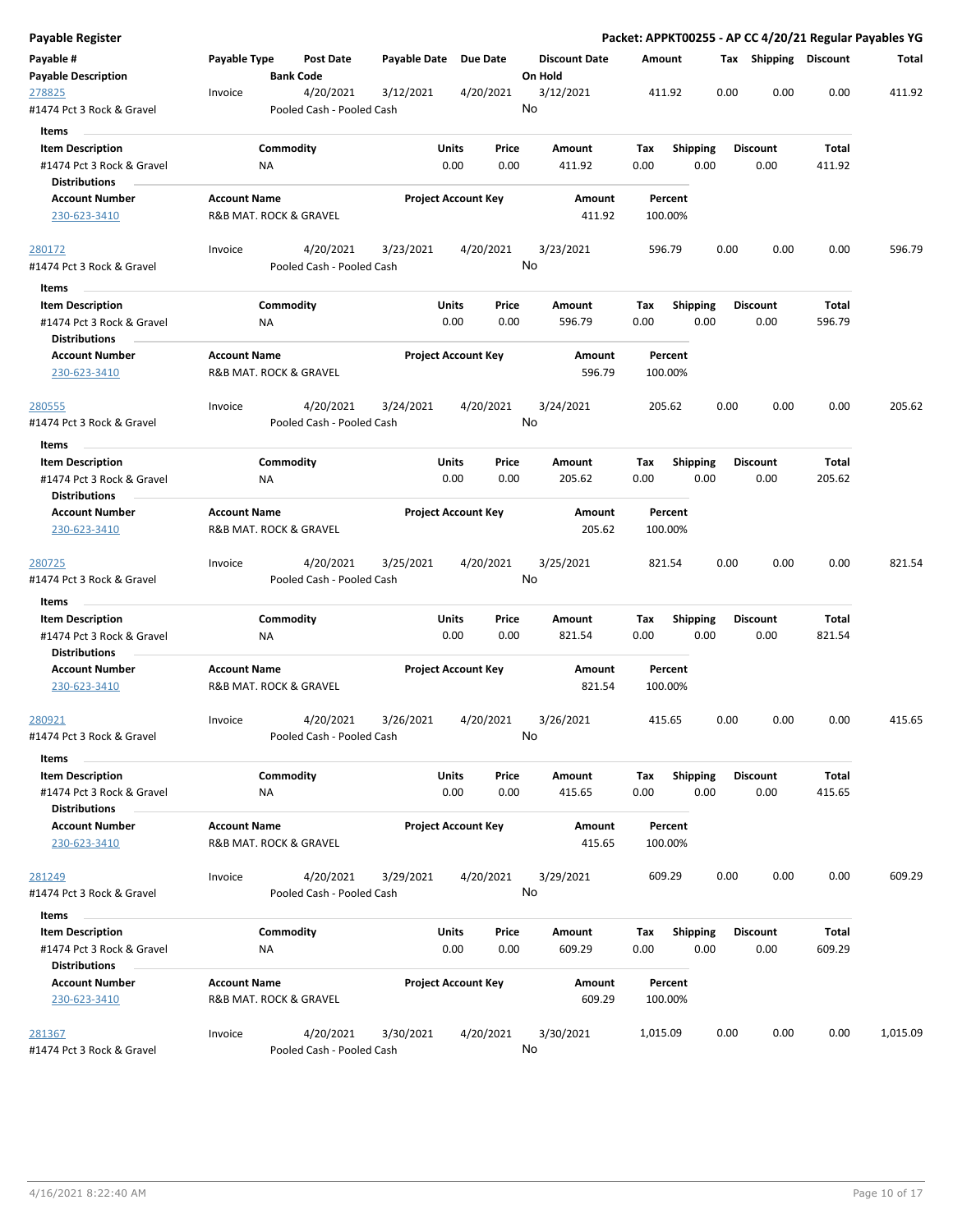| <b>Payable Register</b>                                         |                                               |                  |                                        |                       |                            |           |                      |          |                    |      |                       |                      | Packet: APPKT00255 - AP CC 4/20/21 Regular Payables YG |
|-----------------------------------------------------------------|-----------------------------------------------|------------------|----------------------------------------|-----------------------|----------------------------|-----------|----------------------|----------|--------------------|------|-----------------------|----------------------|--------------------------------------------------------|
| Payable #                                                       | Payable Type                                  |                  | Post Date                              | Payable Date Due Date |                            |           | <b>Discount Date</b> | Amount   |                    |      | Tax Shipping Discount |                      | Total                                                  |
| <b>Payable Description</b>                                      |                                               | <b>Bank Code</b> |                                        |                       |                            |           | On Hold              |          |                    |      |                       |                      |                                                        |
| Items                                                           |                                               |                  |                                        |                       |                            |           |                      |          |                    |      |                       |                      |                                                        |
| <b>Item Description</b>                                         |                                               | Commodity        |                                        |                       | Units                      | Price     | <b>Amount</b>        | Tax      | <b>Shipping</b>    |      | <b>Discount</b>       | Total                |                                                        |
| #1474 Pct 3 Rock & Gravel<br><b>Distributions</b>               |                                               | <b>NA</b>        |                                        |                       | 0.00                       | 0.00      | 1,015.09             | 0.00     | 0.00               |      | 0.00                  | 1,015.09             |                                                        |
| <b>Account Number</b>                                           | <b>Account Name</b>                           |                  |                                        |                       | <b>Project Account Key</b> |           | Amount               |          | Percent            |      |                       |                      |                                                        |
| 230-623-3410                                                    | R&B MAT. ROCK & GRAVEL                        |                  |                                        |                       |                            |           | 1,015.09             |          | 100.00%            |      |                       |                      |                                                        |
| 281610                                                          | Invoice                                       |                  | 4/20/2021                              | 3/31/2021             |                            | 4/20/2021 | 3/31/2021            |          | 999.53             | 0.00 | 0.00                  | 0.00                 | 999.53                                                 |
| #1474 Pct 3 Rock & Gravel                                       |                                               |                  | Pooled Cash - Pooled Cash              |                       |                            |           | No                   |          |                    |      |                       |                      |                                                        |
| Items                                                           |                                               |                  |                                        |                       |                            |           |                      |          |                    |      |                       |                      |                                                        |
| <b>Item Description</b>                                         |                                               | Commodity        |                                        |                       | Units                      | Price     | Amount               | Tax      | <b>Shipping</b>    |      | <b>Discount</b>       | Total                |                                                        |
| #1474 Pct 3 Rock & Gravel                                       |                                               | ΝA               |                                        |                       | 0.00                       | 0.00      | 999.53               | 0.00     | 0.00               |      | 0.00                  | 999.53               |                                                        |
| <b>Distributions</b>                                            |                                               |                  |                                        |                       |                            |           |                      |          |                    |      |                       |                      |                                                        |
| <b>Account Number</b><br>230-623-3410                           | <b>Account Name</b><br>R&B MAT. ROCK & GRAVEL |                  |                                        |                       | <b>Project Account Key</b> |           | Amount<br>999.53     |          | Percent<br>100.00% |      |                       |                      |                                                        |
| Vendor: 00289 - RELIANT                                         |                                               |                  |                                        |                       |                            |           |                      |          |                    |      |                       | <b>Vendor Total:</b> | 132.14                                                 |
| 306 000 760 449 0<br>#2 533 972-2 Pct 2 electric 3/10-4/9/21    | Invoice                                       |                  | 4/20/2021<br>Pooled Cash - Pooled Cash | 4/12/2021             |                            | 4/20/2021 | 4/12/2021<br>No      |          | 96.21              | 0.00 | 0.00                  | 0.00                 | 96.21                                                  |
| Items                                                           |                                               |                  |                                        |                       |                            |           |                      |          |                    |      |                       |                      |                                                        |
| <b>Item Description</b>                                         |                                               | Commodity        |                                        |                       | Units                      | Price     | Amount               | Tax      | <b>Shipping</b>    |      | <b>Discount</b>       | Total                |                                                        |
| #2 533 972-2 Pct 2 electric 3/10-4/9/21                         |                                               | ΝA               |                                        |                       | 0.00                       | 0.00      | 96.21                | 0.00     | 0.00               |      | 0.00                  | 96.21                |                                                        |
| <b>Distributions</b>                                            |                                               |                  |                                        |                       |                            |           |                      |          |                    |      |                       |                      |                                                        |
| <b>Account Number</b><br>220-622-4400                           | <b>Account Name</b><br>UTILITY ELECTRICITY    |                  |                                        |                       | <b>Project Account Key</b> |           | Amount<br>96.21      |          | Percent<br>100.00% |      |                       |                      |                                                        |
| 306 000 761 026 5                                               | Invoice                                       |                  | 4/20/2021                              | 4/13/2021             |                            | 4/20/2021 | 4/13/2021            |          | 25.03              | 0.00 | 0.00                  | 0.00                 | 25.03                                                  |
| #2 591 591-9 Pct 2 gd light 3/10-4/9/21                         |                                               |                  | Pooled Cash - Pooled Cash              |                       |                            |           | No                   |          |                    |      |                       |                      |                                                        |
| Items                                                           |                                               |                  |                                        |                       |                            |           |                      |          |                    |      |                       |                      |                                                        |
| <b>Item Description</b>                                         |                                               | Commodity        |                                        |                       | Units                      | Price     | Amount               | Tax      | <b>Shipping</b>    |      | <b>Discount</b>       | Total                |                                                        |
| #2 591 591-9 Pct 2 gd light 3/10-4/9/21                         |                                               | ΝA               |                                        |                       | 0.00                       | 0.00      | 25.03                | 0.00     | 0.00               |      | 0.00                  | 25.03                |                                                        |
| <b>Distributions</b>                                            |                                               |                  |                                        |                       |                            |           |                      |          |                    |      |                       |                      |                                                        |
| <b>Account Number</b>                                           | <b>Account Name</b>                           |                  |                                        |                       | <b>Project Account Key</b> |           | Amount               |          | Percent            |      |                       |                      |                                                        |
| 220-622-4400                                                    | UTILITY ELECTRICITY                           |                  |                                        |                       |                            |           | 25.03                |          | 100.00%            |      |                       |                      |                                                        |
| 306 000 761 027 3                                               | Invoice                                       |                  | 4/20/2021                              | 4/13/2021             |                            | 4/20/2021 | 4/13/2021            |          | 10.90              | 0.00 | 0.00                  | 0.00                 | 10.90                                                  |
| #2 591 592-7 Pct 2 gd light 3/10-4/9/21                         |                                               |                  | Pooled Cash - Pooled Cash              |                       |                            |           | No                   |          |                    |      |                       |                      |                                                        |
| Items                                                           |                                               |                  |                                        |                       |                            |           |                      |          |                    |      |                       |                      |                                                        |
| <b>Item Description</b>                                         |                                               | Commodity        |                                        |                       | Units                      | Price     | Amount               | Tax      | <b>Shipping</b>    |      | <b>Discount</b>       | Total                |                                                        |
| #2 591 592-7 Pct 2 gd light 3/10-4/9/21<br><b>Distributions</b> |                                               | ΝA               |                                        |                       | 0.00                       | 0.00      | 10.90                | 0.00     | 0.00               |      | 0.00                  | 10.90                |                                                        |
| <b>Account Number</b><br>220-622-4400                           | <b>Account Name</b><br>UTILITY ELECTRICITY    |                  |                                        |                       | <b>Project Account Key</b> |           | Amount<br>10.90      |          | Percent<br>100.00% |      |                       |                      |                                                        |
| <b>Vendor: 00269 - ROMCO EQUIPMENT CO.</b>                      |                                               |                  |                                        |                       |                            |           |                      |          |                    |      |                       | <b>Vendor Total:</b> | 1,236.00                                               |
| 101127245                                                       | Invoice                                       |                  | 4/20/2021                              | 4/8/2021              |                            | 4/20/2021 | 4/8/2021             | 1,236.00 |                    | 0.00 | 991.97                | 0.00                 | 2,227.97                                               |
| Pct 1 grader blades                                             |                                               |                  | Pooled Cash - Pooled Cash              |                       |                            |           | No                   |          |                    |      |                       |                      |                                                        |
| Items                                                           |                                               |                  |                                        |                       |                            |           |                      |          |                    |      |                       |                      |                                                        |
| <b>Item Description</b>                                         |                                               | Commodity        |                                        |                       | Units                      | Price     | Amount               | Tax      | <b>Shipping</b>    |      | <b>Discount</b>       | Total                |                                                        |
| Pct 1 grader blades<br><b>Distributions</b>                     |                                               | Goods            |                                        |                       | 20.00                      | 61.80     | 1,236.00             | 0.00     | 991.97             |      | 0.00                  | 2,227.97             |                                                        |
| <b>Account Number</b>                                           | <b>Account Name</b>                           |                  |                                        |                       | <b>Project Account Key</b> |           | Amount               |          | Percent            |      |                       |                      |                                                        |
| 210-621-4580                                                    | R&M MACHINERY PARTS                           |                  |                                        |                       |                            |           | 2,227.97             |          | 100.00%            |      |                       |                      |                                                        |
| 101127283                                                       | Credit Memo                                   |                  | 4/20/2021                              | 4/9/2021              |                            | 4/9/2021  | 4/9/2021             |          | $-0.01$            | 0.00 | $-991.96$             | 0.00                 | -991.97                                                |
| Pct 1 freight credit                                            |                                               |                  | Pooled Cash - Pooled Cash              |                       |                            |           | No                   |          |                    |      |                       |                      |                                                        |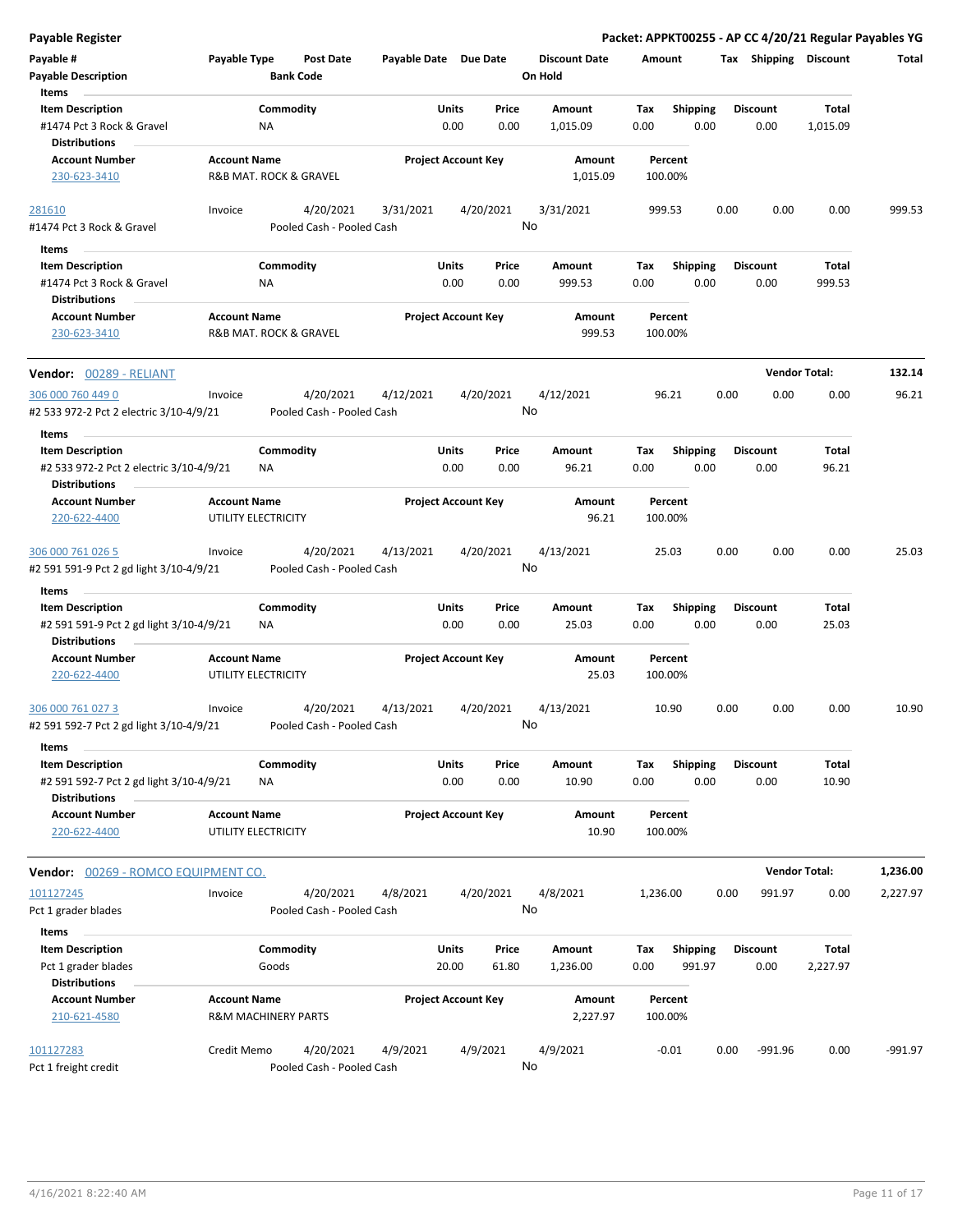| <b>Payable Register</b>                                                            |                                                       |                                        |           |                                |                                 |                    |                         |                 |      | Packet: APPKT00255 - AP CC 4/20/21 Regular Payables YG |          |
|------------------------------------------------------------------------------------|-------------------------------------------------------|----------------------------------------|-----------|--------------------------------|---------------------------------|--------------------|-------------------------|-----------------|------|--------------------------------------------------------|----------|
| Payable #<br><b>Payable Description</b>                                            | Payable Type                                          | <b>Post Date</b><br><b>Bank Code</b>   |           | Payable Date Due Date          | <b>Discount Date</b><br>On Hold | Amount             |                         |                 |      | Tax Shipping Discount                                  | Total    |
| Items<br><b>Item Description</b>                                                   |                                                       | Commodity                              |           | Units<br>Price                 | Amount                          | Tax                | <b>Shipping</b>         | <b>Discount</b> |      | Total                                                  |          |
| Pct 1 freight credit<br><b>Distributions</b>                                       | NA                                                    |                                        |           | 0.00<br>0.00                   | $-0.01$                         | 0.00               | $-991.96$               |                 | 0.00 | $-991.97$                                              |          |
| <b>Account Number</b><br>210-621-4580                                              | <b>Account Name</b><br><b>R&amp;M MACHINERY PARTS</b> |                                        |           | <b>Project Account Key</b>     | Amount<br>-991.97               | Percent<br>100.00% |                         |                 |      |                                                        |          |
| <b>Vendor: 00520 - SUNBELT RENTALS, INC</b>                                        |                                                       |                                        |           |                                |                                 |                    |                         |                 |      | <b>Vendor Total:</b>                                   | 5,654.88 |
| 101551640-0012                                                                     | Invoice                                               | 4/20/2021                              | 4/1/2021  | 4/20/2021                      | 4/1/2021                        | 2,849.84           |                         | 0.00            | 0.00 | 0.00                                                   | 2,849.84 |
| CH forklift rental 3/23-4/19/21                                                    |                                                       | Pooled Cash - Pooled Cash              |           |                                | No                              |                    |                         |                 |      |                                                        |          |
| Items                                                                              |                                                       |                                        |           |                                |                                 |                    |                         |                 |      |                                                        |          |
| <b>Item Description</b>                                                            |                                                       | Commodity                              |           | Units<br>Price                 | Amount                          | Tax                | <b>Shipping</b>         | <b>Discount</b> |      | Total                                                  |          |
| CH forklift rental 3/23-4/19/21<br><b>Distributions</b>                            | NA                                                    |                                        |           | 0.00<br>0.00                   | 2,849.84                        | 0.00               | 0.00                    |                 | 0.00 | 2,849.84                                               |          |
| <b>Account Number</b><br>690-669-1650                                              | <b>Account Name</b><br>CONSTRUCTION                   |                                        |           | <b>Project Account Key</b>     | Amount<br>2,849.84              | Percent<br>100.00% |                         |                 |      |                                                        |          |
| 96597644-0028<br>CH forklift rental 3/24-4/20/21                                   | Invoice                                               | 4/20/2021<br>Pooled Cash - Pooled Cash | 4/3/2021  | 4/20/2021                      | 4/3/2021<br>No                  | 2,805.04           |                         | 0.00            | 0.00 | 0.00                                                   | 2,805.04 |
|                                                                                    |                                                       |                                        |           |                                |                                 |                    |                         |                 |      |                                                        |          |
| Items                                                                              |                                                       |                                        |           | Units                          |                                 |                    |                         | <b>Discount</b> |      | Total                                                  |          |
| <b>Item Description</b><br>CH forklift rental 3/24-4/20/21<br><b>Distributions</b> | ΝA                                                    | Commodity                              |           | Price<br>0.00<br>0.00          | Amount<br>2,805.04              | Tax<br>0.00        | <b>Shipping</b><br>0.00 |                 | 0.00 | 2,805.04                                               |          |
| <b>Account Number</b><br>690-669-1650                                              | <b>Account Name</b><br>CONSTRUCTION                   |                                        |           | <b>Project Account Key</b>     | Amount<br>2,805.04              | Percent<br>100.00% |                         |                 |      |                                                        |          |
| <b>Vendor:</b> VEN02295 - Texarkana Mack Sales, Inc                                |                                                       |                                        |           |                                |                                 |                    |                         |                 |      | <b>Vendor Total:</b>                                   | 2,273.93 |
| 222048                                                                             | Invoice                                               | 4/20/2021                              | 3/31/2021 | 4/20/2021                      | 3/31/2021                       | 2,273.93           |                         | 0.00            | 0.00 | 0.00                                                   | 2,273.93 |
| Pct 1 2004 Mack repair                                                             |                                                       | Pooled Cash - Pooled Cash              |           |                                | No                              |                    |                         |                 |      |                                                        |          |
| Items<br><b>Item Description</b>                                                   |                                                       | Commodity                              |           | Units<br>Price                 | Amount                          | Tax                | <b>Shipping</b>         | <b>Discount</b> |      | Total                                                  |          |
| Pct 1 2004 Mack repair<br><b>Distributions</b>                                     | NA                                                    |                                        |           | 0.00<br>0.00                   | 2,273.93                        | 0.00               | 0.00                    |                 | 0.00 | 2,273.93                                               |          |
| <b>Account Number</b><br>210-621-4580                                              | <b>Account Name</b><br><b>R&amp;M MACHINERY PARTS</b> |                                        |           | <b>Project Account Key</b>     | Amount<br>2,273.93              | Percent<br>100.00% |                         |                 |      |                                                        |          |
| <b>Vendor:</b> VEN02325 - Texas Assoc. of Elections Administrators                 |                                                       |                                        |           |                                |                                 |                    |                         |                 |      | <b>Vendor Total:</b>                                   | 300.00   |
| INV0001695<br>2021 dues T Biggar                                                   | Invoice                                               | 4/20/2021<br>Pooled Cash - Pooled Cash | 4/13/2021 | 4/20/2021                      | 4/13/2021<br>No                 | 100.00             |                         | 0.00            | 0.00 | 0.00                                                   | 100.00   |
| Items                                                                              |                                                       |                                        |           |                                |                                 |                    |                         |                 |      |                                                        |          |
| <b>Item Description</b><br>2021 dues T Biggar                                      | ΝA                                                    | Commodity                              |           | Units<br>Price<br>0.00<br>0.00 | Amount<br>100.00                | Tax<br>0.00        | <b>Shipping</b><br>0.00 | <b>Discount</b> | 0.00 | Total<br>100.00                                        |          |
| <b>Distributions</b>                                                               |                                                       |                                        |           |                                |                                 |                    |                         |                 |      |                                                        |          |
| <b>Account Number</b><br>100-404-4810                                              | <b>Account Name</b><br><b>DUES</b>                    |                                        |           | <b>Project Account Key</b>     | Amount<br>100.00                | Percent<br>100.00% |                         |                 |      |                                                        |          |
| INV0001696                                                                         | Invoice                                               | 4/20/2021                              | 4/13/2021 | 4/20/2021                      | 4/13/2021<br>No                 | 100.00             |                         | 0.00            | 0.00 | 0.00                                                   | 100.00   |
| 2021 Dues J. Ressler                                                               |                                                       | Pooled Cash - Pooled Cash              |           |                                |                                 |                    |                         |                 |      |                                                        |          |
| Items                                                                              |                                                       |                                        |           |                                |                                 |                    |                         |                 |      |                                                        |          |
| <b>Item Description</b><br>2021 Dues J. Ressler                                    | NA                                                    | Commodity                              |           | Units<br>Price<br>0.00<br>0.00 | Amount<br>100.00                | Tax<br>0.00        | <b>Shipping</b><br>0.00 | <b>Discount</b> | 0.00 | Total<br>100.00                                        |          |
| <b>Distributions</b><br><b>Account Number</b><br>100-404-4810                      | <b>Account Name</b><br><b>DUES</b>                    |                                        |           | <b>Project Account Key</b>     | Amount<br>100.00                | Percent<br>100.00% |                         |                 |      |                                                        |          |
| INV0001697<br>2021 dues D. Parham                                                  | Invoice                                               | 4/20/2021<br>Pooled Cash - Pooled Cash | 4/13/2021 | 4/20/2021                      | 4/13/2021<br>No                 | 100.00             |                         | 0.00            | 0.00 | 0.00                                                   | 100.00   |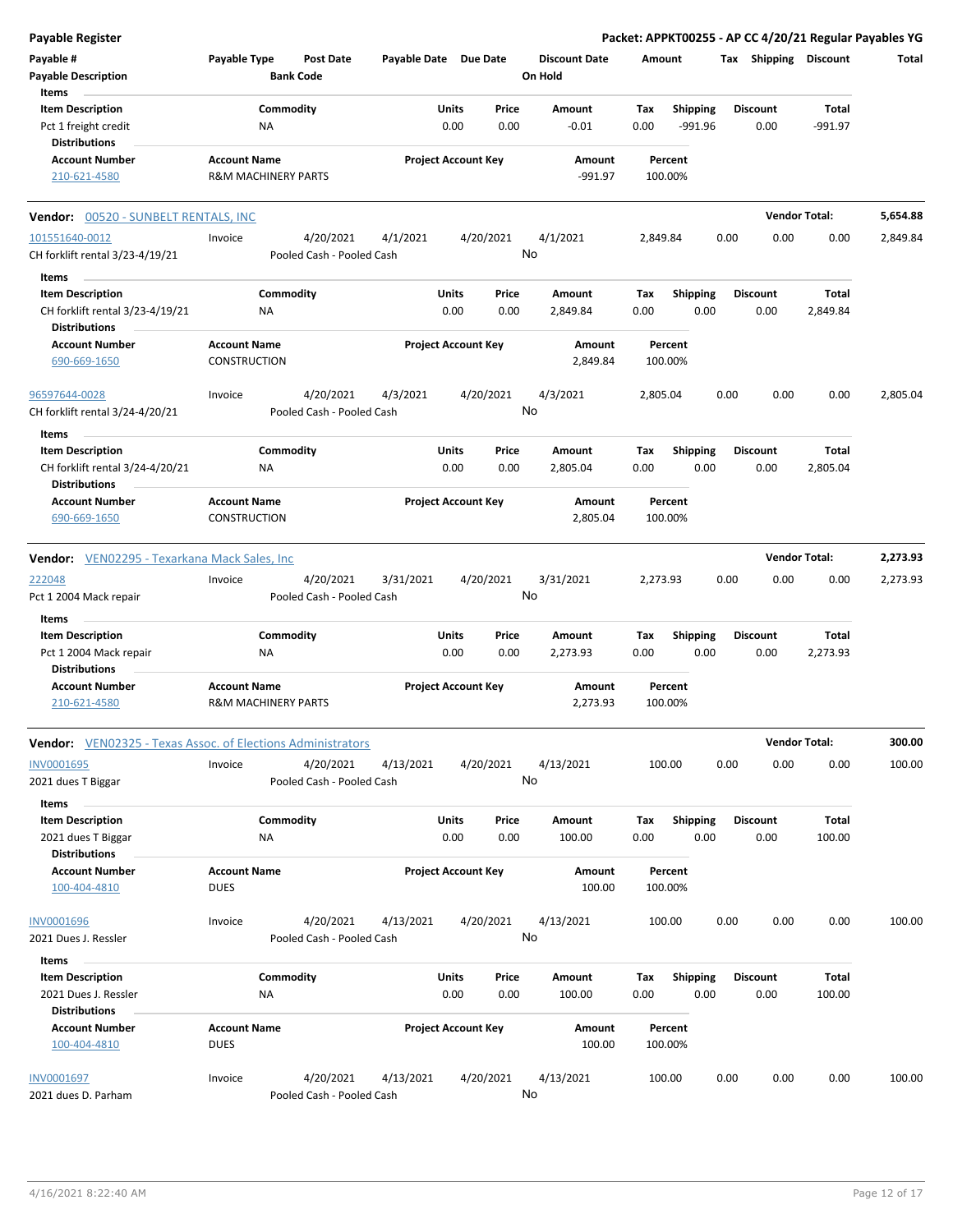| <b>Payable Register</b>                                                |                                            |                                               |                           |                       |                            |           |                                 |           |                    |      |                 | Packet: APPKT00255 - AP CC 4/20/21 Regular Payables YG |                      |
|------------------------------------------------------------------------|--------------------------------------------|-----------------------------------------------|---------------------------|-----------------------|----------------------------|-----------|---------------------------------|-----------|--------------------|------|-----------------|--------------------------------------------------------|----------------------|
| Payable #<br><b>Payable Description</b>                                | Payable Type                               | <b>Bank Code</b>                              | Post Date                 | Payable Date Due Date |                            |           | <b>Discount Date</b><br>On Hold | Amount    |                    |      |                 | Tax Shipping Discount                                  | Total                |
| Items                                                                  |                                            |                                               |                           |                       |                            |           |                                 |           |                    |      |                 |                                                        |                      |
| <b>Item Description</b>                                                |                                            | Commodity                                     |                           |                       | Units                      | Price     | Amount                          | Tax       | <b>Shipping</b>    |      | <b>Discount</b> | Total                                                  |                      |
| 2021 dues D. Parham                                                    |                                            | ΝA                                            |                           |                       | 0.00                       | 0.00      | 100.00                          | 0.00      | 0.00               |      | 0.00            | 100.00                                                 |                      |
| <b>Distributions</b>                                                   |                                            |                                               |                           |                       |                            |           |                                 |           |                    |      |                 |                                                        |                      |
| <b>Account Number</b>                                                  | <b>Account Name</b>                        |                                               |                           |                       | <b>Project Account Key</b> |           | Amount                          |           | Percent            |      |                 |                                                        |                      |
| 100-404-4810                                                           | <b>DUES</b>                                |                                               |                           |                       |                            |           | 100.00                          |           | 100.00%            |      |                 |                                                        |                      |
| <b>Vendor:</b> VEN02259 - Thompson, David                              |                                            |                                               |                           |                       |                            |           |                                 |           |                    |      |                 | <b>Vendor Total:</b>                                   | 258.41               |
| INV0001721                                                             | Invoice                                    |                                               | 4/20/2021                 | 4/15/2021             |                            | 4/20/2021 | 4/15/2021                       |           | 258.41             | 0.00 | 0.00            | 0.00                                                   | 258.41               |
| Sheriff dept uniform reimbursement                                     |                                            |                                               | Pooled Cash - Pooled Cash |                       |                            | No        |                                 |           |                    |      |                 |                                                        |                      |
| Items                                                                  |                                            |                                               |                           |                       |                            |           |                                 |           |                    |      |                 |                                                        |                      |
| <b>Item Description</b>                                                |                                            | Commodity                                     |                           |                       | Units                      | Price     | Amount                          | Tax       | <b>Shipping</b>    |      | <b>Discount</b> | Total                                                  |                      |
| Sheriff dept uniform reimbursement<br><b>Distributions</b>             |                                            | ΝA                                            |                           |                       | 0.00                       | 0.00      | 258.41                          | 0.00      | 0.00               |      | 0.00            | 258.41                                                 |                      |
| <b>Account Number</b>                                                  | <b>Account Name</b>                        |                                               |                           |                       | <b>Project Account Key</b> |           | Amount                          |           | Percent            |      |                 |                                                        |                      |
| 100-560-3950                                                           | UNIFORMS/OTHER                             |                                               |                           |                       |                            |           | 258.41                          |           | 100.00%            |      |                 |                                                        |                      |
| <b>Vendor: 00760 - TRIPLE BLADE &amp; STEEL</b>                        |                                            |                                               |                           |                       |                            |           |                                 |           |                    |      |                 | <b>Vendor Total:</b>                                   | 215.44               |
| 9522                                                                   | Invoice                                    |                                               | 4/20/2021                 | 4/1/2021              |                            | 4/20/2021 | 4/1/2021                        |           | 152.25             | 0.00 | 63.19           | 0.00                                                   | 215.44               |
| Pct 1 brush blade/bolt/nut                                             |                                            |                                               | Pooled Cash - Pooled Cash |                       |                            | No        |                                 |           |                    |      |                 |                                                        |                      |
| Items                                                                  |                                            |                                               |                           |                       |                            |           |                                 |           |                    |      |                 |                                                        |                      |
| <b>Item Description</b>                                                |                                            | Commodity                                     |                           |                       | Units                      | Price     | Amount                          | Tax       | <b>Shipping</b>    |      | <b>Discount</b> | Total                                                  |                      |
| Pct 1 brush blade/bolt/nut                                             |                                            | NA                                            |                           |                       | 0.00                       | 0.00      | 152.25                          | 0.00      | 63.19              |      | 0.00            | 215.44                                                 |                      |
| <b>Distributions</b>                                                   |                                            |                                               |                           |                       |                            |           |                                 |           |                    |      |                 |                                                        |                      |
| <b>Account Number</b>                                                  | <b>Account Name</b>                        |                                               |                           |                       | <b>Project Account Key</b> |           | Amount                          |           | Percent            |      |                 |                                                        |                      |
| 210-621-4580                                                           |                                            | <b>R&amp;M MACHINERY PARTS</b>                |                           |                       |                            |           | 215.44                          |           | 100.00%            |      |                 |                                                        |                      |
| Vendor: 00310 - TYLER TECHNOLOGIES, INC.                               |                                            |                                               |                           |                       |                            |           |                                 |           |                    |      |                 | <b>Vendor Total:</b>                                   | 39,991.97            |
| 020-128758                                                             | Invoice                                    |                                               | 4/20/2021                 | 4/1/2021              |                            | 4/20/2021 | 4/1/2021                        | 39,578.97 |                    | 0.00 | 0.00            | 0.00                                                   | 39,578.97            |
| Saas Hosting Fees 4/1-6/30/21                                          |                                            |                                               | Pooled Cash - Pooled Cash |                       |                            | No        |                                 |           |                    |      |                 |                                                        |                      |
| Items                                                                  |                                            |                                               |                           |                       |                            |           |                                 |           |                    |      |                 |                                                        |                      |
| <b>Item Description</b>                                                |                                            | Commodity                                     |                           |                       | Units                      | Price     | Amount                          | Tax       | <b>Shipping</b>    |      | <b>Discount</b> | Total                                                  |                      |
| Saas Hosting Fees 4/1-6/30/21                                          |                                            | NA                                            |                           |                       | 0.00                       | 0.00      | 39,578.97                       | 0.00      | 0.00               |      | 0.00            | 39,578.97                                              |                      |
| <b>Distributions</b>                                                   |                                            |                                               |                           |                       |                            |           |                                 |           |                    |      |                 |                                                        |                      |
| <b>Account Number</b>                                                  | <b>Account Name</b>                        |                                               |                           |                       | <b>Project Account Key</b> |           | Amount                          |           | Percent            |      |                 |                                                        |                      |
| <u>100-435-4530</u>                                                    |                                            |                                               |                           |                       |                            |           | 512.50                          |           | 1.29%              |      |                 |                                                        |                      |
| 100-510-4530                                                           |                                            | COMPUTER SOFTWARE<br><b>COMPUTER SOFTWARE</b> |                           |                       |                            |           | 39,066.47                       |           | 98.71%             |      |                 |                                                        |                      |
|                                                                        |                                            |                                               |                           |                       |                            |           |                                 |           |                    |      |                 |                                                        |                      |
| 130-120210                                                             | Invoice                                    |                                               | 4/20/2021                 | 4/1/2021              |                            | 4/20/2021 | 4/1/2021                        |           | 413.00             | 0.00 | 0.00            | 0.00                                                   | 413.00               |
| Const 3 CAD maintenance May 2021-April 2022  Pooled Cash - Pooled Cash |                                            |                                               |                           |                       |                            | No        |                                 |           |                    |      |                 |                                                        |                      |
|                                                                        |                                            |                                               |                           |                       |                            |           |                                 |           |                    |      |                 |                                                        |                      |
| Items                                                                  |                                            |                                               |                           |                       |                            |           |                                 |           |                    |      |                 |                                                        |                      |
| <b>Item Description</b>                                                |                                            | Commodity                                     |                           |                       | Units                      | Price     | Amount                          | Тах       | <b>Shipping</b>    |      | <b>Discount</b> | Total                                                  |                      |
| Const 3 CAD maintenance May 2021-April NA                              |                                            |                                               |                           |                       | 0.00                       | 0.00      | 413.00                          | 0.00      | 0.00               |      | 0.00            | 413.00                                                 |                      |
| <b>Distributions</b>                                                   |                                            |                                               |                           |                       |                            |           |                                 |           |                    |      |                 |                                                        |                      |
| <b>Account Number</b>                                                  | <b>Account Name</b>                        |                                               |                           |                       | <b>Project Account Key</b> |           | Amount                          |           | Percent            |      |                 |                                                        |                      |
| 100-553-4530                                                           |                                            |                                               |                           |                       |                            |           | 413.00                          |           | 100.00%            |      |                 |                                                        |                      |
|                                                                        | <b>COMPUTER SOFTWARE</b>                   |                                               |                           |                       |                            |           |                                 |           |                    |      |                 |                                                        |                      |
| <b>Vendor: 00521 - UPRIGHT INDUSTRIAL GROUP, INC</b>                   |                                            |                                               |                           |                       |                            |           |                                 |           |                    |      |                 | <b>Vendor Total:</b>                                   |                      |
| 3320                                                                   | Invoice                                    |                                               | 4/20/2021                 | 3/26/2021             |                            | 4/20/2021 | 3/26/2021                       | 8,571.50  |                    | 0.00 | 0.00            | 0.00                                                   | 8,571.50<br>8,571.50 |
| CHscaffolding rental/dismantel 2/4-2/12/21                             |                                            |                                               | Pooled Cash - Pooled Cash |                       |                            | No        |                                 |           |                    |      |                 |                                                        |                      |
|                                                                        |                                            |                                               |                           |                       |                            |           |                                 |           |                    |      |                 |                                                        |                      |
| Items                                                                  |                                            |                                               |                           |                       |                            |           |                                 |           |                    |      |                 |                                                        |                      |
| <b>Item Description</b>                                                |                                            | Commodity                                     |                           |                       | Units                      | Price     | Amount                          | Tax       | <b>Shipping</b>    |      | <b>Discount</b> | Total                                                  |                      |
| CHscaffolding rental/dismantel 2/4-2/12/ NA                            |                                            |                                               |                           |                       | 0.00                       | 0.00      | 8,571.50                        | 0.00      | 0.00               |      | 0.00            | 8,571.50                                               |                      |
| <b>Distributions</b>                                                   |                                            |                                               |                           |                       |                            |           |                                 |           |                    |      |                 |                                                        |                      |
| <b>Account Number</b><br>690-669-1650                                  | <b>Account Name</b><br><b>CONSTRUCTION</b> |                                               |                           |                       | <b>Project Account Key</b> |           | Amount<br>8,571.50              |           | Percent<br>100.00% |      |                 |                                                        |                      |

**Vendor:** VEN02162 - Williams, Robert **Vendor Total: 20.00**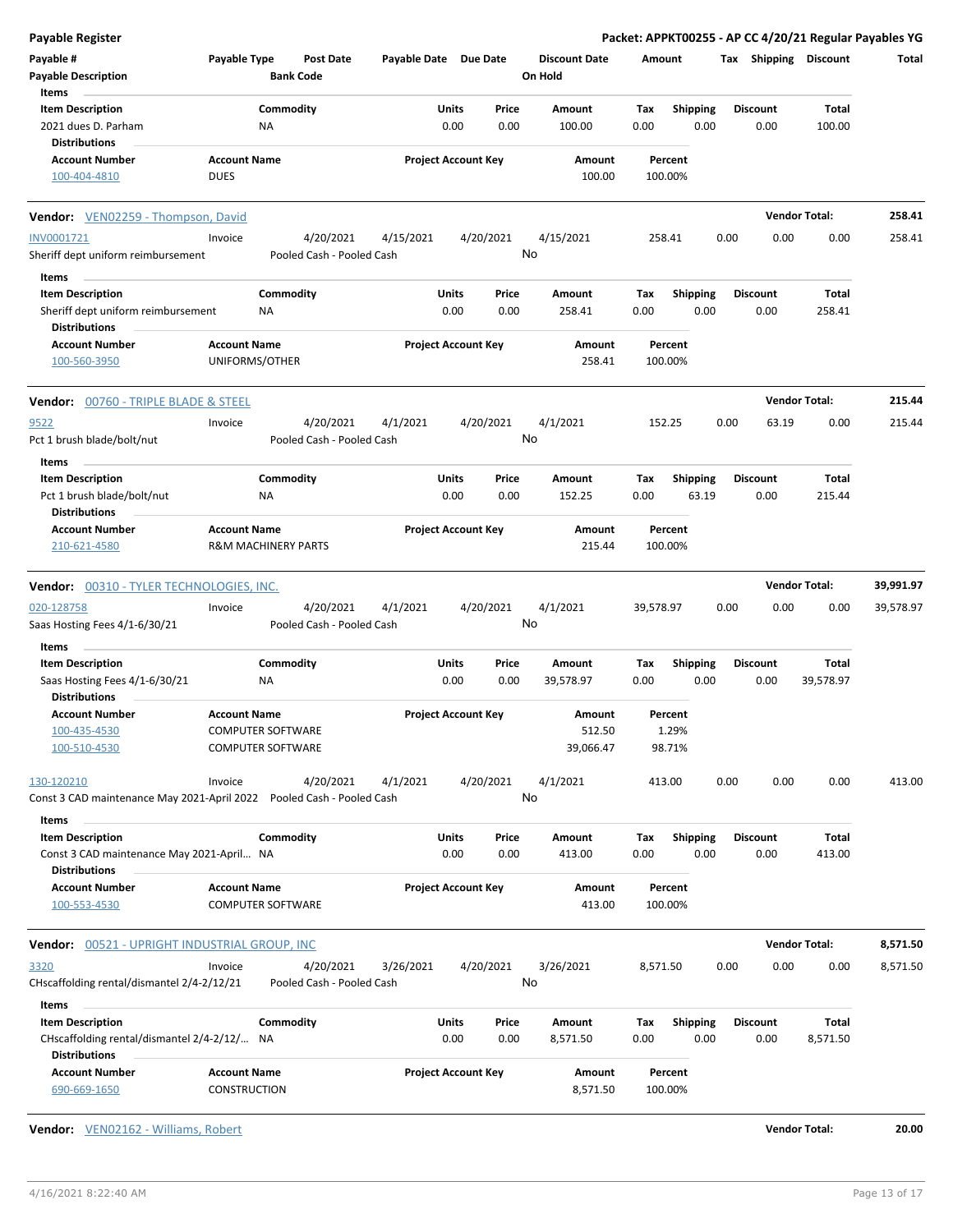| <b>Payable Register</b>       |                     |                               |                            |              |                 |                      |        |                 |      |                 | Packet: APPKT00255 - AP CC 4/20/21 Regular Payables YG |       |
|-------------------------------|---------------------|-------------------------------|----------------------------|--------------|-----------------|----------------------|--------|-----------------|------|-----------------|--------------------------------------------------------|-------|
| Payable #                     | Payable Type        | <b>Post Date</b>              | Payable Date               |              | <b>Due Date</b> | <b>Discount Date</b> | Amount |                 | Тах  | Shipping        | <b>Discount</b>                                        | Total |
| <b>Payable Description</b>    |                     | <b>Bank Code</b>              |                            |              |                 | On Hold              |        |                 |      |                 |                                                        |       |
| INV0001687                    | Invoice             | 4/20/2021                     | 4/12/2021                  |              | 4/20/2021       | 4/12/2021            |        | 20.00           | 0.00 | 0.00            | 0.00                                                   | 20.00 |
| 4/10-11/21 Parking-conference |                     | Pooled Cash - Pooled Cash     |                            |              |                 | No                   |        |                 |      |                 |                                                        |       |
| Items                         |                     |                               |                            |              |                 |                      |        |                 |      |                 |                                                        |       |
| <b>Item Description</b>       |                     | Commodity                     |                            | <b>Units</b> | Price           | Amount               | Tax    | <b>Shipping</b> |      | <b>Discount</b> | Total                                                  |       |
| 4/10-11/21 Parking-conference | <b>NA</b>           |                               |                            | 0.00         | 0.00            | 20.00                | 0.00   | 0.00            |      | 0.00            | 20.00                                                  |       |
| <b>Distributions</b>          |                     |                               |                            |              |                 |                      |        |                 |      |                 |                                                        |       |
| <b>Account Number</b>         | <b>Account Name</b> |                               | <b>Project Account Key</b> |              |                 | Amount               |        | Percent         |      |                 |                                                        |       |
| 310-560-4270                  |                     | OUT OF COUNTY TRAVEL/TRAINING |                            |              |                 | 20.00                |        | 100.00%         |      |                 |                                                        |       |
|                               |                     |                               |                            |              |                 |                      |        |                 |      |                 |                                                        |       |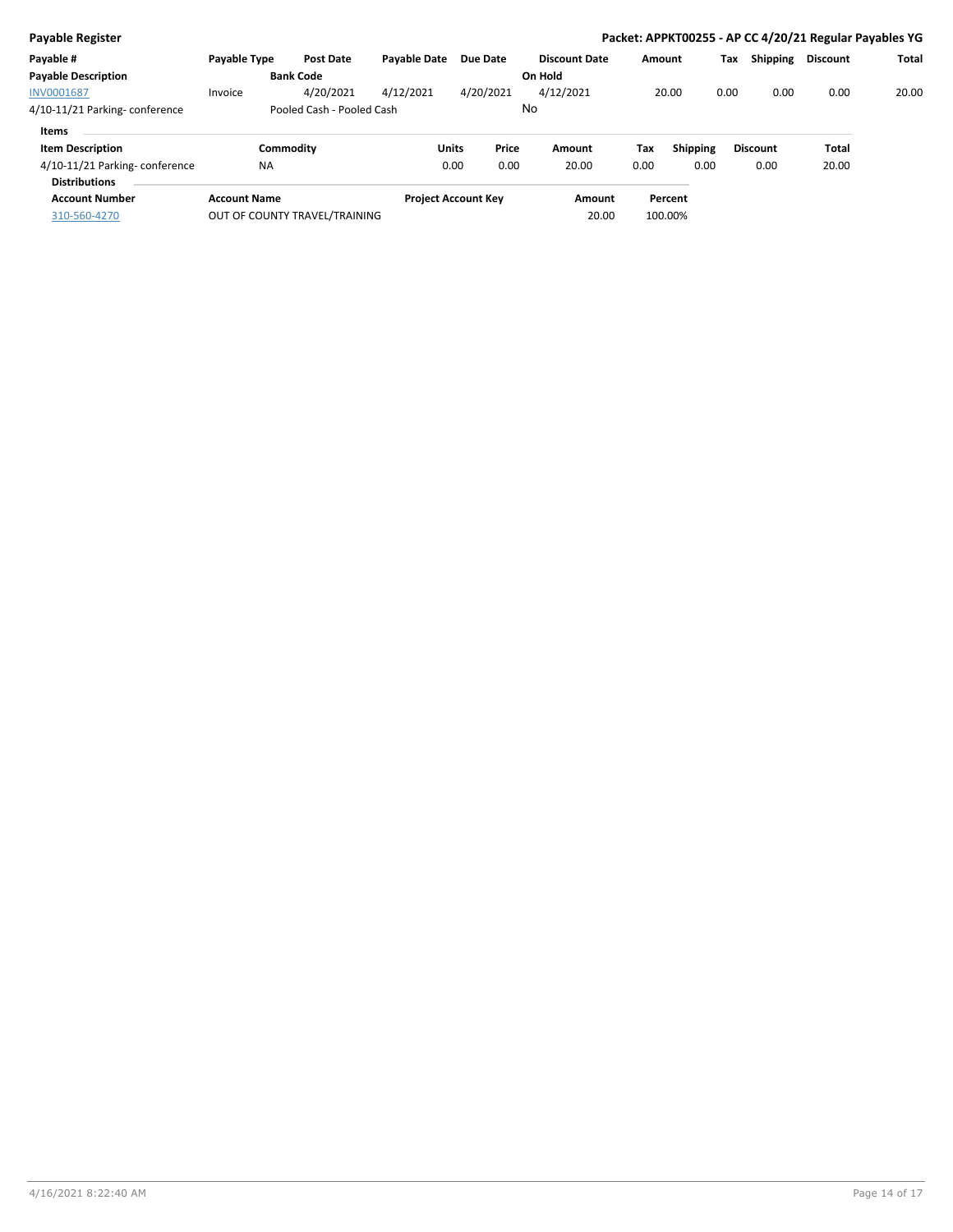## Payable Summary

| Type        | Count               | Gross      | Tax  | <b>Shipping</b> | <b>Discount</b> | Total      | <b>Manual Payment</b> | <b>Balance</b> |
|-------------|---------------------|------------|------|-----------------|-----------------|------------|-----------------------|----------------|
| Credit Memo |                     | $-0.01$    | 0.00 | $-991.96$       | 0.00            | -991.97    | 0.00                  | $-991.97$      |
| Invoice     | 69                  | 162,113.78 | 0.00 | 1,055.16        | 0.00            | 163,168.94 | 0.00                  | 163,168.94     |
|             | <b>Grand Total:</b> | 162.113.77 | 0.00 | 63.20           | 0.00            | 162,176.97 | 0.00                  | 162,176.97     |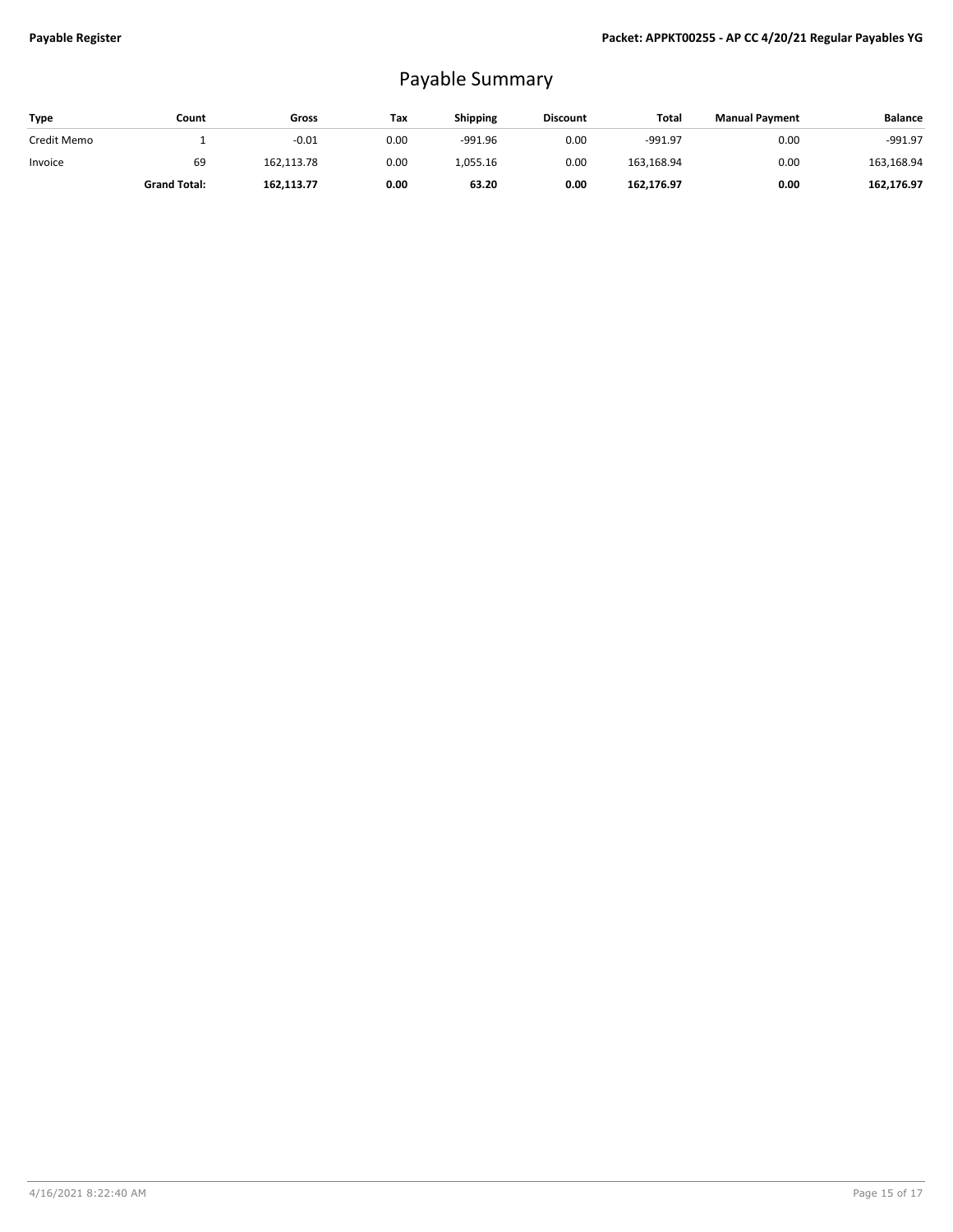## **Account Summary**

| <b>DUES</b><br>300.00<br>100-404-4810<br>SATELLITE TELEPHONE<br>175.59<br>100-406-4200<br><b>COPIER RENTAL</b><br>97.72<br>100-410-3150<br><b>INDIGENT ATTORNEY FEES</b><br>1,375.00<br>100-410-4240<br><b>AUTOPSIES</b><br>100-425-4660<br>2,150.00<br>100-435-4370<br><b>ATTORNEY FEES</b><br>1,236.50<br>512.50<br>100-435-4530<br><b>COMPUTER SOFTWARE</b><br><b>DUES</b><br>35.00<br>100-435-4810<br>101.52<br>100-475-3150<br><b>COPIER EXPENSE</b><br>OUT OF COUNTY TRAVEL/TRAINING<br>225.00<br>100-495-4270<br>89.75<br>100-499-3150<br><b>COPIER EXPENSE</b><br>500.00<br>100-499-4270<br>OUT OF COUNTY TRAVEL/TRAINING<br>COMPUTER/WEB SOFTWARE<br>100-503-5740<br>3.00<br><b>COPIER RENTAL</b><br>314.27<br>100-510-3150<br>100-510-4200<br><b>TELEPHONE</b><br>3,516.75<br><b>COMPUTER SOFTWARE</b><br>100-510-4530<br>39,066.47<br><b>JANITOR TRAVEL</b><br>24.19<br><u>100-511-2251</u><br>97.72<br>100-513-3150<br><b>COPIER RENTAL</b><br>LAWN MAINTENANCE<br>60.00<br>100-515-4502<br>28.22<br>100-516-2251<br><b>JANITOR TRAVEL</b><br><b>EMS SERVICE</b><br>61,666.67<br>100-540-4170<br><b>COMPUTER SOFTWARE</b><br>413.00<br>100-553-4530<br>UNIFORMS/OTHER<br>258.41<br>100-560-3950<br>PRISONER TRANSPORT<br>225.30<br>100-560-4280<br>R & M AUTOMOBILES<br>1,205.00<br>100-560-4540<br>299.95<br><b>TECHNOLOGY</b><br>100-560-5740<br>178.33<br>100-565-4500<br><b>R&amp;M BUILDING</b><br>24.43<br>100-575-3150<br><b>COPIER RENTAL</b><br><b>COPIER RENTAL</b><br>73.29<br>100-590-3150<br><b>COPIER RENTAL</b><br>89.75<br>100-665-3150<br>Total:<br>114,343.33<br><b>Account</b><br>Name<br>Amount<br>225.00<br>210-621-3140<br><b>EMPLOYEE PHYSICALS/DOT TESTING</b><br><b>R&amp;M MACHINERY PARTS</b><br>3,725.37<br>210-621-4580<br><b>R&amp;M MACH. TIRES &amp; TUBES</b><br>210-621-4590<br>714.58<br>Total:<br>4,664.95<br>Name<br><b>Account</b><br><u>Amount</u><br><b>SHOP SUPPLIES</b><br>831.21<br>220-622-3400<br>132.14<br>220-622-4400<br>UTILITY ELECTRICITY<br>72.00<br>220-622-4420<br><b>UTILITY WATER</b><br>Total:<br>1,035.35<br>Account<br>Name<br>Amount<br>230-623-3400<br><b>SHOP SUPPLIES</b><br>589.98<br>230-623-3410<br>R&B MAT. ROCK & GRAVEL<br>10,554.60<br>230-623-4270<br>OUT OF COUNTY TRAVEL/TRAINING<br>250.00<br>230-623-4580<br><b>R&amp;M MACHINERY PARTS</b><br>1,170.54<br>Total:<br>12,565.12 | <b>Account</b> | Name | Amount |
|-----------------------------------------------------------------------------------------------------------------------------------------------------------------------------------------------------------------------------------------------------------------------------------------------------------------------------------------------------------------------------------------------------------------------------------------------------------------------------------------------------------------------------------------------------------------------------------------------------------------------------------------------------------------------------------------------------------------------------------------------------------------------------------------------------------------------------------------------------------------------------------------------------------------------------------------------------------------------------------------------------------------------------------------------------------------------------------------------------------------------------------------------------------------------------------------------------------------------------------------------------------------------------------------------------------------------------------------------------------------------------------------------------------------------------------------------------------------------------------------------------------------------------------------------------------------------------------------------------------------------------------------------------------------------------------------------------------------------------------------------------------------------------------------------------------------------------------------------------------------------------------------------------------------------------------------------------------------------------------------------------------------------------------------------------------------------------------------------------------------------------------------------------------------------------------------------------------------------------------------------------------------------------------------------------------------------------------------------------------------------|----------------|------|--------|
|                                                                                                                                                                                                                                                                                                                                                                                                                                                                                                                                                                                                                                                                                                                                                                                                                                                                                                                                                                                                                                                                                                                                                                                                                                                                                                                                                                                                                                                                                                                                                                                                                                                                                                                                                                                                                                                                                                                                                                                                                                                                                                                                                                                                                                                                                                                                                                       |                |      |        |
|                                                                                                                                                                                                                                                                                                                                                                                                                                                                                                                                                                                                                                                                                                                                                                                                                                                                                                                                                                                                                                                                                                                                                                                                                                                                                                                                                                                                                                                                                                                                                                                                                                                                                                                                                                                                                                                                                                                                                                                                                                                                                                                                                                                                                                                                                                                                                                       |                |      |        |
|                                                                                                                                                                                                                                                                                                                                                                                                                                                                                                                                                                                                                                                                                                                                                                                                                                                                                                                                                                                                                                                                                                                                                                                                                                                                                                                                                                                                                                                                                                                                                                                                                                                                                                                                                                                                                                                                                                                                                                                                                                                                                                                                                                                                                                                                                                                                                                       |                |      |        |
|                                                                                                                                                                                                                                                                                                                                                                                                                                                                                                                                                                                                                                                                                                                                                                                                                                                                                                                                                                                                                                                                                                                                                                                                                                                                                                                                                                                                                                                                                                                                                                                                                                                                                                                                                                                                                                                                                                                                                                                                                                                                                                                                                                                                                                                                                                                                                                       |                |      |        |
|                                                                                                                                                                                                                                                                                                                                                                                                                                                                                                                                                                                                                                                                                                                                                                                                                                                                                                                                                                                                                                                                                                                                                                                                                                                                                                                                                                                                                                                                                                                                                                                                                                                                                                                                                                                                                                                                                                                                                                                                                                                                                                                                                                                                                                                                                                                                                                       |                |      |        |
|                                                                                                                                                                                                                                                                                                                                                                                                                                                                                                                                                                                                                                                                                                                                                                                                                                                                                                                                                                                                                                                                                                                                                                                                                                                                                                                                                                                                                                                                                                                                                                                                                                                                                                                                                                                                                                                                                                                                                                                                                                                                                                                                                                                                                                                                                                                                                                       |                |      |        |
|                                                                                                                                                                                                                                                                                                                                                                                                                                                                                                                                                                                                                                                                                                                                                                                                                                                                                                                                                                                                                                                                                                                                                                                                                                                                                                                                                                                                                                                                                                                                                                                                                                                                                                                                                                                                                                                                                                                                                                                                                                                                                                                                                                                                                                                                                                                                                                       |                |      |        |
|                                                                                                                                                                                                                                                                                                                                                                                                                                                                                                                                                                                                                                                                                                                                                                                                                                                                                                                                                                                                                                                                                                                                                                                                                                                                                                                                                                                                                                                                                                                                                                                                                                                                                                                                                                                                                                                                                                                                                                                                                                                                                                                                                                                                                                                                                                                                                                       |                |      |        |
|                                                                                                                                                                                                                                                                                                                                                                                                                                                                                                                                                                                                                                                                                                                                                                                                                                                                                                                                                                                                                                                                                                                                                                                                                                                                                                                                                                                                                                                                                                                                                                                                                                                                                                                                                                                                                                                                                                                                                                                                                                                                                                                                                                                                                                                                                                                                                                       |                |      |        |
|                                                                                                                                                                                                                                                                                                                                                                                                                                                                                                                                                                                                                                                                                                                                                                                                                                                                                                                                                                                                                                                                                                                                                                                                                                                                                                                                                                                                                                                                                                                                                                                                                                                                                                                                                                                                                                                                                                                                                                                                                                                                                                                                                                                                                                                                                                                                                                       |                |      |        |
|                                                                                                                                                                                                                                                                                                                                                                                                                                                                                                                                                                                                                                                                                                                                                                                                                                                                                                                                                                                                                                                                                                                                                                                                                                                                                                                                                                                                                                                                                                                                                                                                                                                                                                                                                                                                                                                                                                                                                                                                                                                                                                                                                                                                                                                                                                                                                                       |                |      |        |
|                                                                                                                                                                                                                                                                                                                                                                                                                                                                                                                                                                                                                                                                                                                                                                                                                                                                                                                                                                                                                                                                                                                                                                                                                                                                                                                                                                                                                                                                                                                                                                                                                                                                                                                                                                                                                                                                                                                                                                                                                                                                                                                                                                                                                                                                                                                                                                       |                |      |        |
|                                                                                                                                                                                                                                                                                                                                                                                                                                                                                                                                                                                                                                                                                                                                                                                                                                                                                                                                                                                                                                                                                                                                                                                                                                                                                                                                                                                                                                                                                                                                                                                                                                                                                                                                                                                                                                                                                                                                                                                                                                                                                                                                                                                                                                                                                                                                                                       |                |      |        |
|                                                                                                                                                                                                                                                                                                                                                                                                                                                                                                                                                                                                                                                                                                                                                                                                                                                                                                                                                                                                                                                                                                                                                                                                                                                                                                                                                                                                                                                                                                                                                                                                                                                                                                                                                                                                                                                                                                                                                                                                                                                                                                                                                                                                                                                                                                                                                                       |                |      |        |
|                                                                                                                                                                                                                                                                                                                                                                                                                                                                                                                                                                                                                                                                                                                                                                                                                                                                                                                                                                                                                                                                                                                                                                                                                                                                                                                                                                                                                                                                                                                                                                                                                                                                                                                                                                                                                                                                                                                                                                                                                                                                                                                                                                                                                                                                                                                                                                       |                |      |        |
|                                                                                                                                                                                                                                                                                                                                                                                                                                                                                                                                                                                                                                                                                                                                                                                                                                                                                                                                                                                                                                                                                                                                                                                                                                                                                                                                                                                                                                                                                                                                                                                                                                                                                                                                                                                                                                                                                                                                                                                                                                                                                                                                                                                                                                                                                                                                                                       |                |      |        |
|                                                                                                                                                                                                                                                                                                                                                                                                                                                                                                                                                                                                                                                                                                                                                                                                                                                                                                                                                                                                                                                                                                                                                                                                                                                                                                                                                                                                                                                                                                                                                                                                                                                                                                                                                                                                                                                                                                                                                                                                                                                                                                                                                                                                                                                                                                                                                                       |                |      |        |
|                                                                                                                                                                                                                                                                                                                                                                                                                                                                                                                                                                                                                                                                                                                                                                                                                                                                                                                                                                                                                                                                                                                                                                                                                                                                                                                                                                                                                                                                                                                                                                                                                                                                                                                                                                                                                                                                                                                                                                                                                                                                                                                                                                                                                                                                                                                                                                       |                |      |        |
|                                                                                                                                                                                                                                                                                                                                                                                                                                                                                                                                                                                                                                                                                                                                                                                                                                                                                                                                                                                                                                                                                                                                                                                                                                                                                                                                                                                                                                                                                                                                                                                                                                                                                                                                                                                                                                                                                                                                                                                                                                                                                                                                                                                                                                                                                                                                                                       |                |      |        |
|                                                                                                                                                                                                                                                                                                                                                                                                                                                                                                                                                                                                                                                                                                                                                                                                                                                                                                                                                                                                                                                                                                                                                                                                                                                                                                                                                                                                                                                                                                                                                                                                                                                                                                                                                                                                                                                                                                                                                                                                                                                                                                                                                                                                                                                                                                                                                                       |                |      |        |
|                                                                                                                                                                                                                                                                                                                                                                                                                                                                                                                                                                                                                                                                                                                                                                                                                                                                                                                                                                                                                                                                                                                                                                                                                                                                                                                                                                                                                                                                                                                                                                                                                                                                                                                                                                                                                                                                                                                                                                                                                                                                                                                                                                                                                                                                                                                                                                       |                |      |        |
|                                                                                                                                                                                                                                                                                                                                                                                                                                                                                                                                                                                                                                                                                                                                                                                                                                                                                                                                                                                                                                                                                                                                                                                                                                                                                                                                                                                                                                                                                                                                                                                                                                                                                                                                                                                                                                                                                                                                                                                                                                                                                                                                                                                                                                                                                                                                                                       |                |      |        |
|                                                                                                                                                                                                                                                                                                                                                                                                                                                                                                                                                                                                                                                                                                                                                                                                                                                                                                                                                                                                                                                                                                                                                                                                                                                                                                                                                                                                                                                                                                                                                                                                                                                                                                                                                                                                                                                                                                                                                                                                                                                                                                                                                                                                                                                                                                                                                                       |                |      |        |
|                                                                                                                                                                                                                                                                                                                                                                                                                                                                                                                                                                                                                                                                                                                                                                                                                                                                                                                                                                                                                                                                                                                                                                                                                                                                                                                                                                                                                                                                                                                                                                                                                                                                                                                                                                                                                                                                                                                                                                                                                                                                                                                                                                                                                                                                                                                                                                       |                |      |        |
|                                                                                                                                                                                                                                                                                                                                                                                                                                                                                                                                                                                                                                                                                                                                                                                                                                                                                                                                                                                                                                                                                                                                                                                                                                                                                                                                                                                                                                                                                                                                                                                                                                                                                                                                                                                                                                                                                                                                                                                                                                                                                                                                                                                                                                                                                                                                                                       |                |      |        |
|                                                                                                                                                                                                                                                                                                                                                                                                                                                                                                                                                                                                                                                                                                                                                                                                                                                                                                                                                                                                                                                                                                                                                                                                                                                                                                                                                                                                                                                                                                                                                                                                                                                                                                                                                                                                                                                                                                                                                                                                                                                                                                                                                                                                                                                                                                                                                                       |                |      |        |
|                                                                                                                                                                                                                                                                                                                                                                                                                                                                                                                                                                                                                                                                                                                                                                                                                                                                                                                                                                                                                                                                                                                                                                                                                                                                                                                                                                                                                                                                                                                                                                                                                                                                                                                                                                                                                                                                                                                                                                                                                                                                                                                                                                                                                                                                                                                                                                       |                |      |        |
|                                                                                                                                                                                                                                                                                                                                                                                                                                                                                                                                                                                                                                                                                                                                                                                                                                                                                                                                                                                                                                                                                                                                                                                                                                                                                                                                                                                                                                                                                                                                                                                                                                                                                                                                                                                                                                                                                                                                                                                                                                                                                                                                                                                                                                                                                                                                                                       |                |      |        |
|                                                                                                                                                                                                                                                                                                                                                                                                                                                                                                                                                                                                                                                                                                                                                                                                                                                                                                                                                                                                                                                                                                                                                                                                                                                                                                                                                                                                                                                                                                                                                                                                                                                                                                                                                                                                                                                                                                                                                                                                                                                                                                                                                                                                                                                                                                                                                                       |                |      |        |
|                                                                                                                                                                                                                                                                                                                                                                                                                                                                                                                                                                                                                                                                                                                                                                                                                                                                                                                                                                                                                                                                                                                                                                                                                                                                                                                                                                                                                                                                                                                                                                                                                                                                                                                                                                                                                                                                                                                                                                                                                                                                                                                                                                                                                                                                                                                                                                       |                |      |        |
|                                                                                                                                                                                                                                                                                                                                                                                                                                                                                                                                                                                                                                                                                                                                                                                                                                                                                                                                                                                                                                                                                                                                                                                                                                                                                                                                                                                                                                                                                                                                                                                                                                                                                                                                                                                                                                                                                                                                                                                                                                                                                                                                                                                                                                                                                                                                                                       |                |      |        |
|                                                                                                                                                                                                                                                                                                                                                                                                                                                                                                                                                                                                                                                                                                                                                                                                                                                                                                                                                                                                                                                                                                                                                                                                                                                                                                                                                                                                                                                                                                                                                                                                                                                                                                                                                                                                                                                                                                                                                                                                                                                                                                                                                                                                                                                                                                                                                                       |                |      |        |
|                                                                                                                                                                                                                                                                                                                                                                                                                                                                                                                                                                                                                                                                                                                                                                                                                                                                                                                                                                                                                                                                                                                                                                                                                                                                                                                                                                                                                                                                                                                                                                                                                                                                                                                                                                                                                                                                                                                                                                                                                                                                                                                                                                                                                                                                                                                                                                       |                |      |        |
|                                                                                                                                                                                                                                                                                                                                                                                                                                                                                                                                                                                                                                                                                                                                                                                                                                                                                                                                                                                                                                                                                                                                                                                                                                                                                                                                                                                                                                                                                                                                                                                                                                                                                                                                                                                                                                                                                                                                                                                                                                                                                                                                                                                                                                                                                                                                                                       |                |      |        |
|                                                                                                                                                                                                                                                                                                                                                                                                                                                                                                                                                                                                                                                                                                                                                                                                                                                                                                                                                                                                                                                                                                                                                                                                                                                                                                                                                                                                                                                                                                                                                                                                                                                                                                                                                                                                                                                                                                                                                                                                                                                                                                                                                                                                                                                                                                                                                                       |                |      |        |
|                                                                                                                                                                                                                                                                                                                                                                                                                                                                                                                                                                                                                                                                                                                                                                                                                                                                                                                                                                                                                                                                                                                                                                                                                                                                                                                                                                                                                                                                                                                                                                                                                                                                                                                                                                                                                                                                                                                                                                                                                                                                                                                                                                                                                                                                                                                                                                       |                |      |        |
|                                                                                                                                                                                                                                                                                                                                                                                                                                                                                                                                                                                                                                                                                                                                                                                                                                                                                                                                                                                                                                                                                                                                                                                                                                                                                                                                                                                                                                                                                                                                                                                                                                                                                                                                                                                                                                                                                                                                                                                                                                                                                                                                                                                                                                                                                                                                                                       |                |      |        |
|                                                                                                                                                                                                                                                                                                                                                                                                                                                                                                                                                                                                                                                                                                                                                                                                                                                                                                                                                                                                                                                                                                                                                                                                                                                                                                                                                                                                                                                                                                                                                                                                                                                                                                                                                                                                                                                                                                                                                                                                                                                                                                                                                                                                                                                                                                                                                                       |                |      |        |
|                                                                                                                                                                                                                                                                                                                                                                                                                                                                                                                                                                                                                                                                                                                                                                                                                                                                                                                                                                                                                                                                                                                                                                                                                                                                                                                                                                                                                                                                                                                                                                                                                                                                                                                                                                                                                                                                                                                                                                                                                                                                                                                                                                                                                                                                                                                                                                       |                |      |        |
|                                                                                                                                                                                                                                                                                                                                                                                                                                                                                                                                                                                                                                                                                                                                                                                                                                                                                                                                                                                                                                                                                                                                                                                                                                                                                                                                                                                                                                                                                                                                                                                                                                                                                                                                                                                                                                                                                                                                                                                                                                                                                                                                                                                                                                                                                                                                                                       |                |      |        |
|                                                                                                                                                                                                                                                                                                                                                                                                                                                                                                                                                                                                                                                                                                                                                                                                                                                                                                                                                                                                                                                                                                                                                                                                                                                                                                                                                                                                                                                                                                                                                                                                                                                                                                                                                                                                                                                                                                                                                                                                                                                                                                                                                                                                                                                                                                                                                                       |                |      |        |
|                                                                                                                                                                                                                                                                                                                                                                                                                                                                                                                                                                                                                                                                                                                                                                                                                                                                                                                                                                                                                                                                                                                                                                                                                                                                                                                                                                                                                                                                                                                                                                                                                                                                                                                                                                                                                                                                                                                                                                                                                                                                                                                                                                                                                                                                                                                                                                       |                |      |        |
|                                                                                                                                                                                                                                                                                                                                                                                                                                                                                                                                                                                                                                                                                                                                                                                                                                                                                                                                                                                                                                                                                                                                                                                                                                                                                                                                                                                                                                                                                                                                                                                                                                                                                                                                                                                                                                                                                                                                                                                                                                                                                                                                                                                                                                                                                                                                                                       |                |      |        |
|                                                                                                                                                                                                                                                                                                                                                                                                                                                                                                                                                                                                                                                                                                                                                                                                                                                                                                                                                                                                                                                                                                                                                                                                                                                                                                                                                                                                                                                                                                                                                                                                                                                                                                                                                                                                                                                                                                                                                                                                                                                                                                                                                                                                                                                                                                                                                                       |                |      |        |
|                                                                                                                                                                                                                                                                                                                                                                                                                                                                                                                                                                                                                                                                                                                                                                                                                                                                                                                                                                                                                                                                                                                                                                                                                                                                                                                                                                                                                                                                                                                                                                                                                                                                                                                                                                                                                                                                                                                                                                                                                                                                                                                                                                                                                                                                                                                                                                       |                |      |        |
|                                                                                                                                                                                                                                                                                                                                                                                                                                                                                                                                                                                                                                                                                                                                                                                                                                                                                                                                                                                                                                                                                                                                                                                                                                                                                                                                                                                                                                                                                                                                                                                                                                                                                                                                                                                                                                                                                                                                                                                                                                                                                                                                                                                                                                                                                                                                                                       |                |      |        |
|                                                                                                                                                                                                                                                                                                                                                                                                                                                                                                                                                                                                                                                                                                                                                                                                                                                                                                                                                                                                                                                                                                                                                                                                                                                                                                                                                                                                                                                                                                                                                                                                                                                                                                                                                                                                                                                                                                                                                                                                                                                                                                                                                                                                                                                                                                                                                                       |                |      |        |
|                                                                                                                                                                                                                                                                                                                                                                                                                                                                                                                                                                                                                                                                                                                                                                                                                                                                                                                                                                                                                                                                                                                                                                                                                                                                                                                                                                                                                                                                                                                                                                                                                                                                                                                                                                                                                                                                                                                                                                                                                                                                                                                                                                                                                                                                                                                                                                       |                |      |        |
|                                                                                                                                                                                                                                                                                                                                                                                                                                                                                                                                                                                                                                                                                                                                                                                                                                                                                                                                                                                                                                                                                                                                                                                                                                                                                                                                                                                                                                                                                                                                                                                                                                                                                                                                                                                                                                                                                                                                                                                                                                                                                                                                                                                                                                                                                                                                                                       |                |      |        |
|                                                                                                                                                                                                                                                                                                                                                                                                                                                                                                                                                                                                                                                                                                                                                                                                                                                                                                                                                                                                                                                                                                                                                                                                                                                                                                                                                                                                                                                                                                                                                                                                                                                                                                                                                                                                                                                                                                                                                                                                                                                                                                                                                                                                                                                                                                                                                                       |                |      |        |